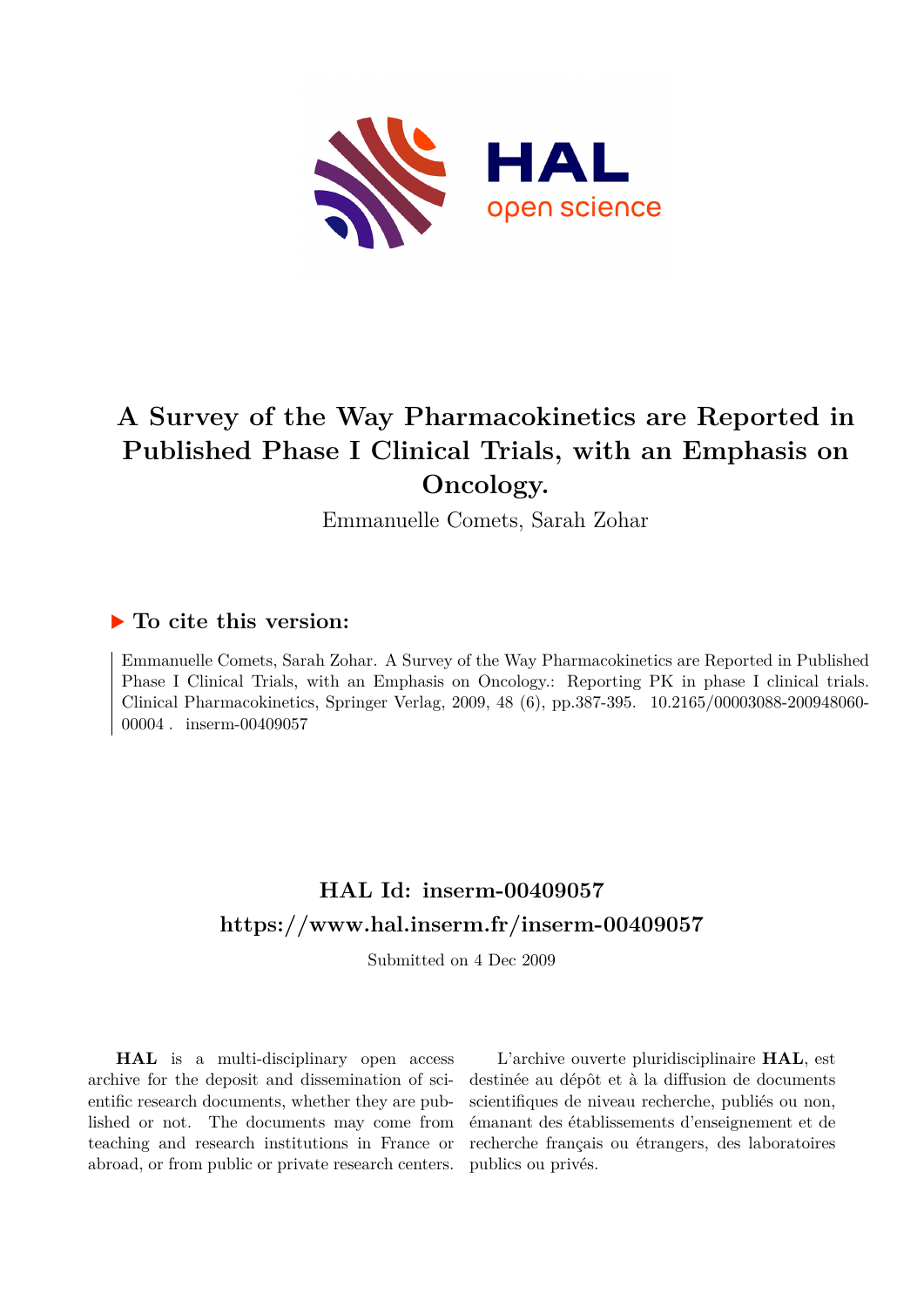## **A survey of the way pharmacokinetics are reported in published**

### **phase I clinical trials, with an emphasis on oncology**

*Emmanuelle Comets*<sup>1</sup> *, Sarah Zohar*2,<sup>3</sup>

<sup>1</sup> Inserm, U738, Paris, France; Université Paris 7, Faculté de Médecine, Paris, France.

<sup>2</sup> Inserm CIC 9504, Centre d'Investigations Cliniques, Hôpital Saint-Louis, Paris, France.

<sup>3</sup> Inserm U717, Département de Biostatistique et Informatique Médicale, Hôpital Saint-Louis, Paris, France.

**Running title:** Reporting PK in phase I clinical trials

### **Acknowledgments**

The authors wish to thank Dr Isabelle Boutron for helpful discussions and advice, and Dr Karl Brendel for reading the manuscript.

No sources of funding were used to assist in the preparation of this study. The authors have no conflicts of interest that are directly relevant to the content of this study.

### **Correspondence**

Corresponding author: Emmanuelle Comets

Inserm U738 Université Paris 7, UFR de Médecine site Bichat 16 rue Henri Huchard 75 018 Paris, France Tel: (33) 1.44.85.62.77. / Fax: (33) 1.44.85.62.83. Email: emmanuelle.comets@bichat.inserm.fr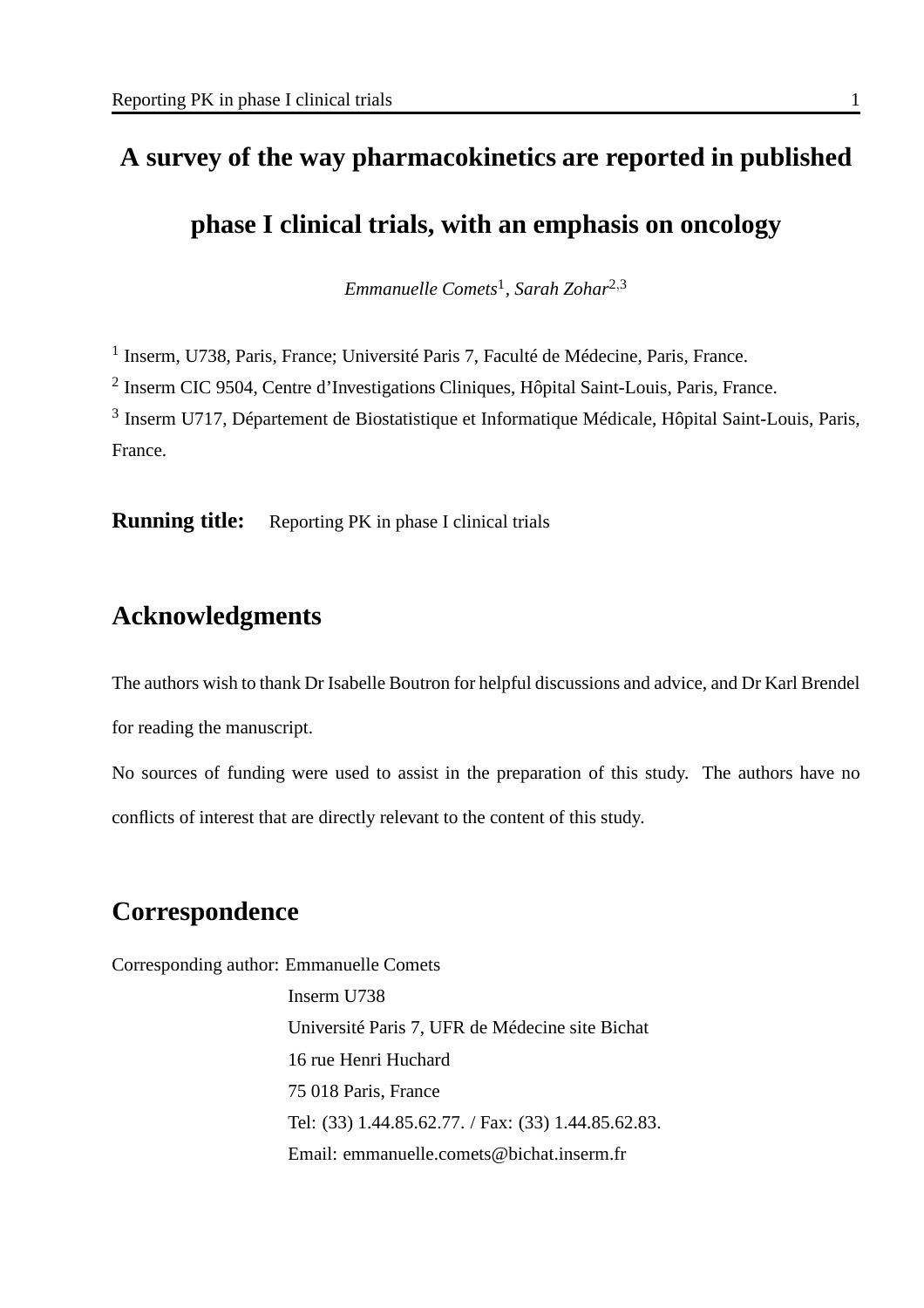# **Contents**

|              | <b>Abstract</b>   |                                                                                                                                                                                                                                |                |  |
|--------------|-------------------|--------------------------------------------------------------------------------------------------------------------------------------------------------------------------------------------------------------------------------|----------------|--|
| $\mathbf{1}$ |                   | <b>Introduction</b>                                                                                                                                                                                                            | $\mathbf{1}$   |  |
| $\mathbf{2}$ |                   | <b>Materials and methods</b>                                                                                                                                                                                                   | $\overline{2}$ |  |
|              | 2.1               |                                                                                                                                                                                                                                | 2.1            |  |
|              | 2.2               |                                                                                                                                                                                                                                |                |  |
| 3            | <b>Results</b>    |                                                                                                                                                                                                                                | 3              |  |
|              | 3.1               | General results response to contact the contract of the contract of the contract of the contract of the contract of the contract of the contract of the contract of the contract of the contract of the contract of the contra | 3.1            |  |
|              | 3.2               |                                                                                                                                                                                                                                | 3.2            |  |
| 4            |                   | <b>Discussion</b>                                                                                                                                                                                                              | 4              |  |
| 5            |                   | <b>Recommendations</b>                                                                                                                                                                                                         | 5              |  |
| 6            | <b>Conclusion</b> |                                                                                                                                                                                                                                |                |  |
|              |                   |                                                                                                                                                                                                                                |                |  |

# **Legends for figures**

**Fig. 1**: Flow-chart of the selection process.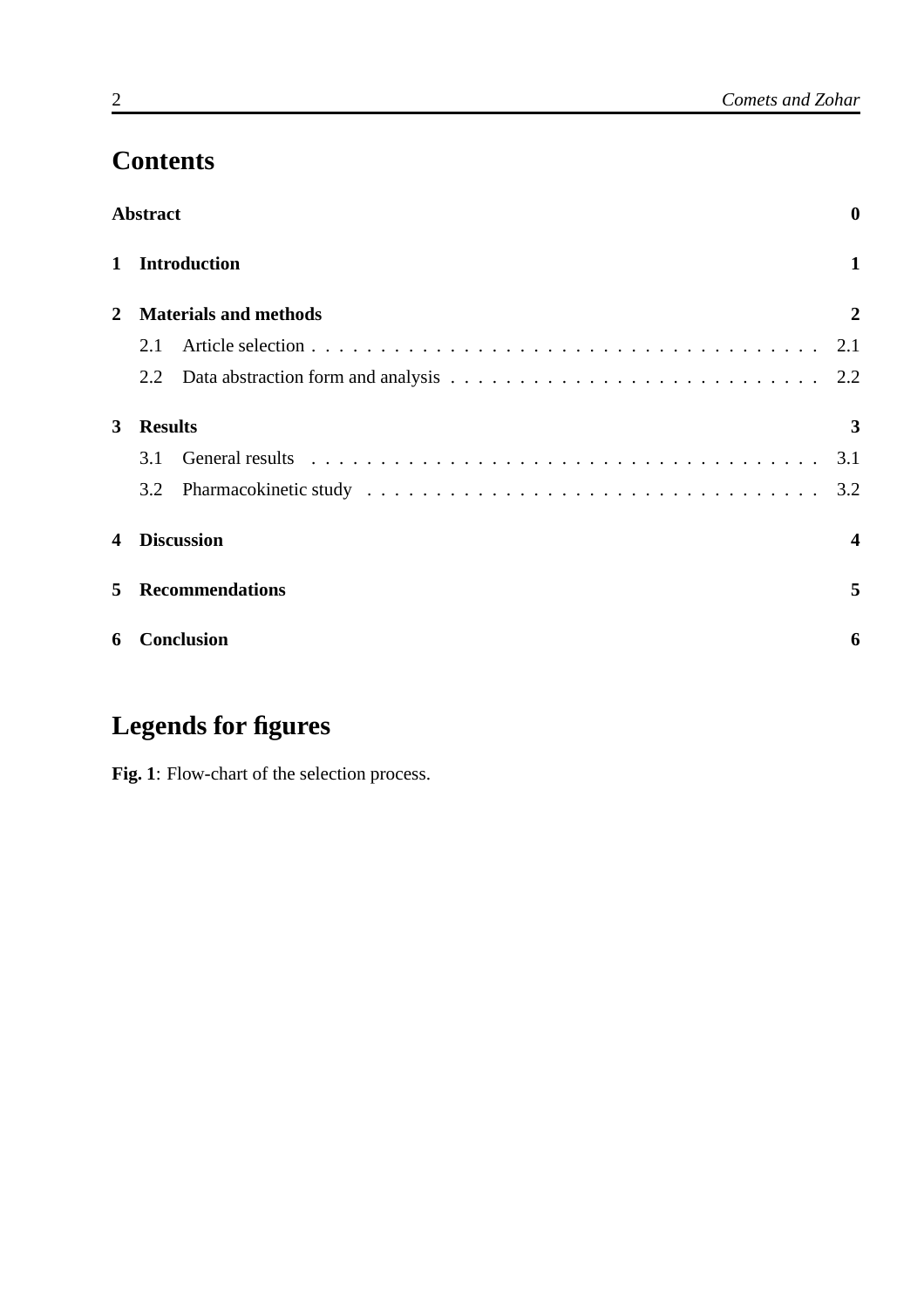#### ABSTRACT

**Objectives:** During the drug development process, phase I trials are the first occasion to study the pharmacokinetics (PK) of a drug. They are performed in healthy volunteers, or patients in oncology, and are designed to determine a safe and acceptable dose for the later phases of clinical trials. We performed a bibliographic survey to investigate the way PK is described and reported in phase I clinical trials.

**Methods:** We performed a MEDLINE search to retrieve the list of papers published between 2005 and 2006 and reporting phase I clinical trials with a PK study. We used a spreadsheet to record general information concerning the study, and specific information regarding the PK, such as the sampling times, number of subjects, and method of analysis.

**Results:** The search yielded 349 papers, of which 37 were excluded for various reasons. Nearly all the papers in our review concerned cancer studies, although this was not a requirement in the search. Consistent with the selection process, 84% papers explicitly stated PK as an objective of the study.

The methods section usually included a description of the PK (88%), but 10% of the papers provided no information concerning the methods used for the PK, and in 2% the description was only partial. The analysis method was usually basic, with non-compartmental or purely descriptive methods. Observed concentrations and area under the curves were the PK variables most often reported.

The results of the PK study were frequently reported in a separate paragraph of the results section, and only 22% of the studies related the PK findings to other results from the study, such as toxicity or efficacy. In addition, important information such as the number of subjects included in the PK study or the PK sampling scheme was sometimes not reported explicitly.

**Conclusion:** Concerns about the decreasing cost-effectiveness in the drug development process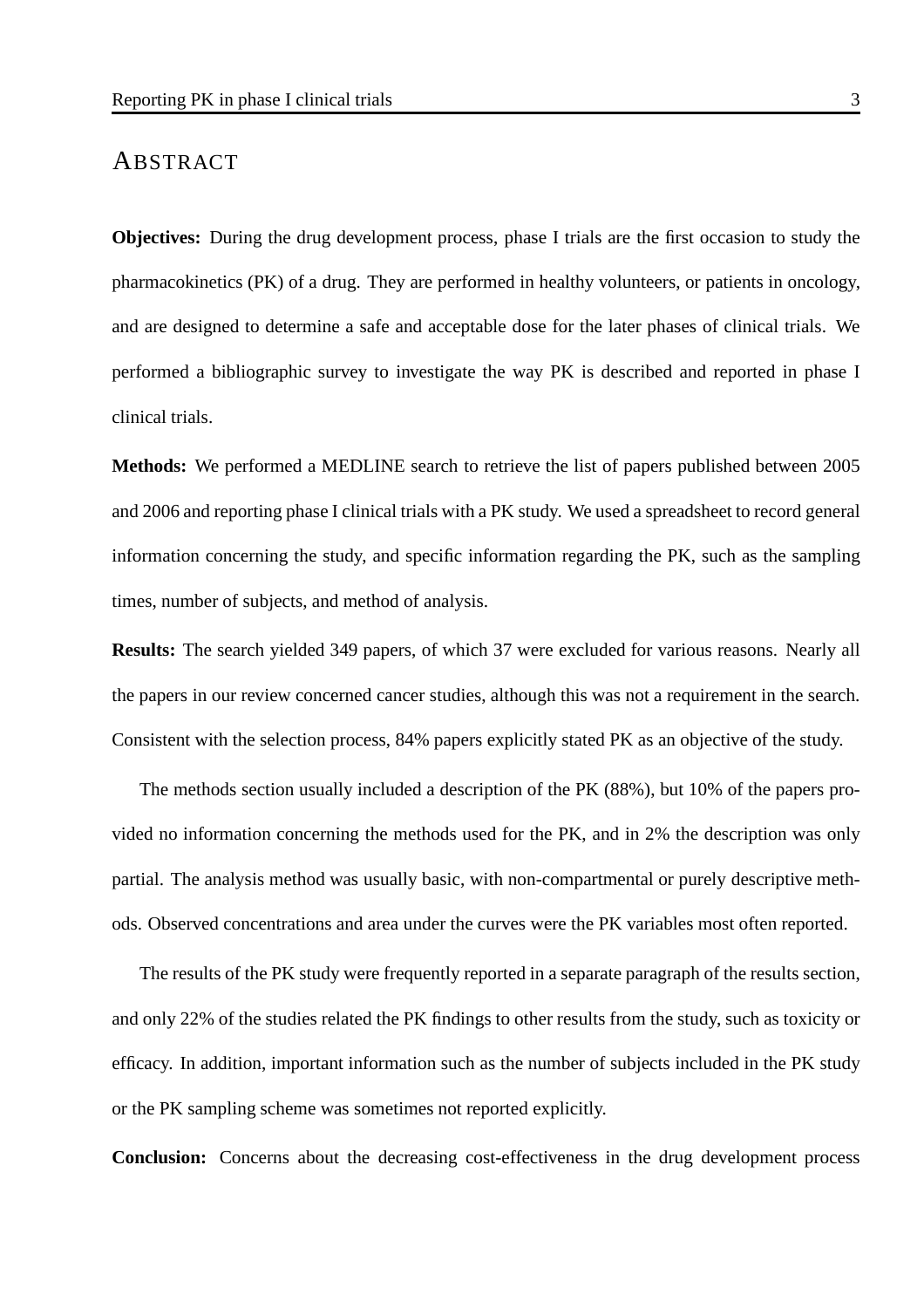prompted the regulatory authorities to recently recommend a better integration of all available information, including in particular PK, in this process. In our review we found that this information was often either missing or incomplete, which hinders that objective. We suggest several improvements to the design and the reporting of methods and results for these studies, to ensure all relevant information has been included. PK findings should also be integrated in the broader perspective of drug development, through the study of their relationship with toxicity and/or efficacy, even in early phase I stages.

# **Keywords**

pharmacokinetics; phase I trials; reporting; survey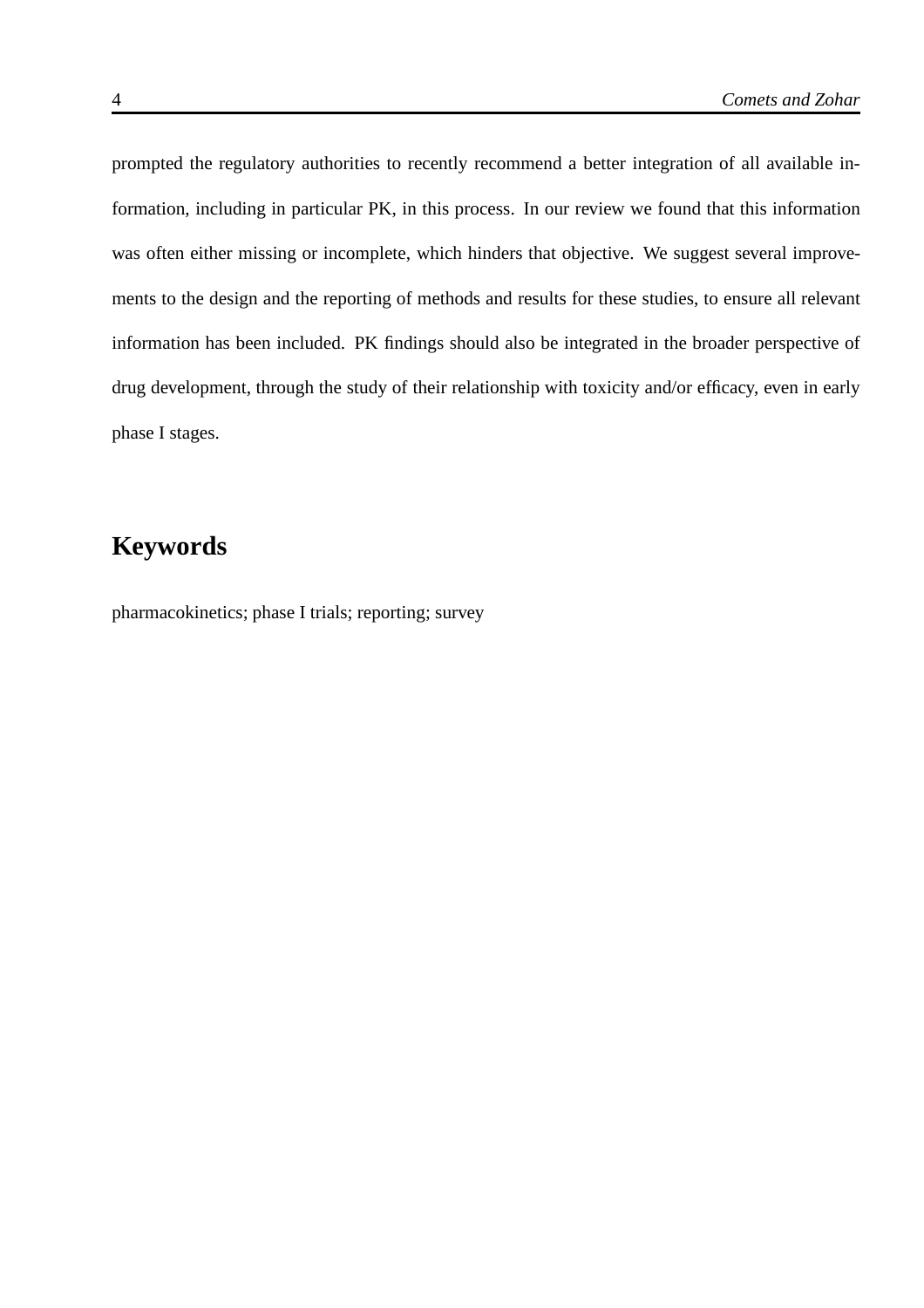### **1 Introduction**

In humans, clinical drug development is initiated with what is termed phase I trials. Phase I trials follow *in vitro* analyses and extensive animal studies designed to select the starting dose for use in humans, i.e., the maximum recommended starting dose (MRSD)  $^{[1]}$ . Phase I represents the first translation from basic laboratory work to the clinical setting. Usually, phase I trials are performed in healthy subjects, except when the drug is intended for the treatment of malignancies. Such studies are indeed characterized by the high potential toxicity of assessed drugs at any dose required to be effective and are therefore performed in patients, often patients who have failed several previous lines of treatments. Phase I trials are aimed at obtaining reliable information on a drug's safety, tolerability, pharmacokinetics (PK), and mechanism of action. More specifically, in a healthy volunteer study, the objective is to determine the maximum safe dose under a certain PK or pharmacodynamic (PD) safety limit; for a cancer study, the objective is to determine the maximum tolerated dose (MTD), defined as the highest dose with a relatively low risk of dose-limiting toxicity (DLT), or to recommend a dose level for phase II trials  $[2]$ .

During phase I, sufficient information about the drug's PK and pharmacological effects should be obtained to permit the design of well-controlled, scientifically valid, phase II studies <sup>[3]</sup>. Phase I studies can also be performed in later stages to investigate specific questions, such as the effect of food, modifications encountered in special populations, or drug-drug interactions [4]. Phase I trials therefore often include a PK study. PK studies are intended to define the time-course of drug in the body, and are required in the registration files handed in to the regulatory authority. Furthermore, the determination of dose-exposure-effect relationships is now recognised to be a crucial part of the drug development process <sup>[5]</sup> and is facilitated by the expanding development of biomarkers and analytical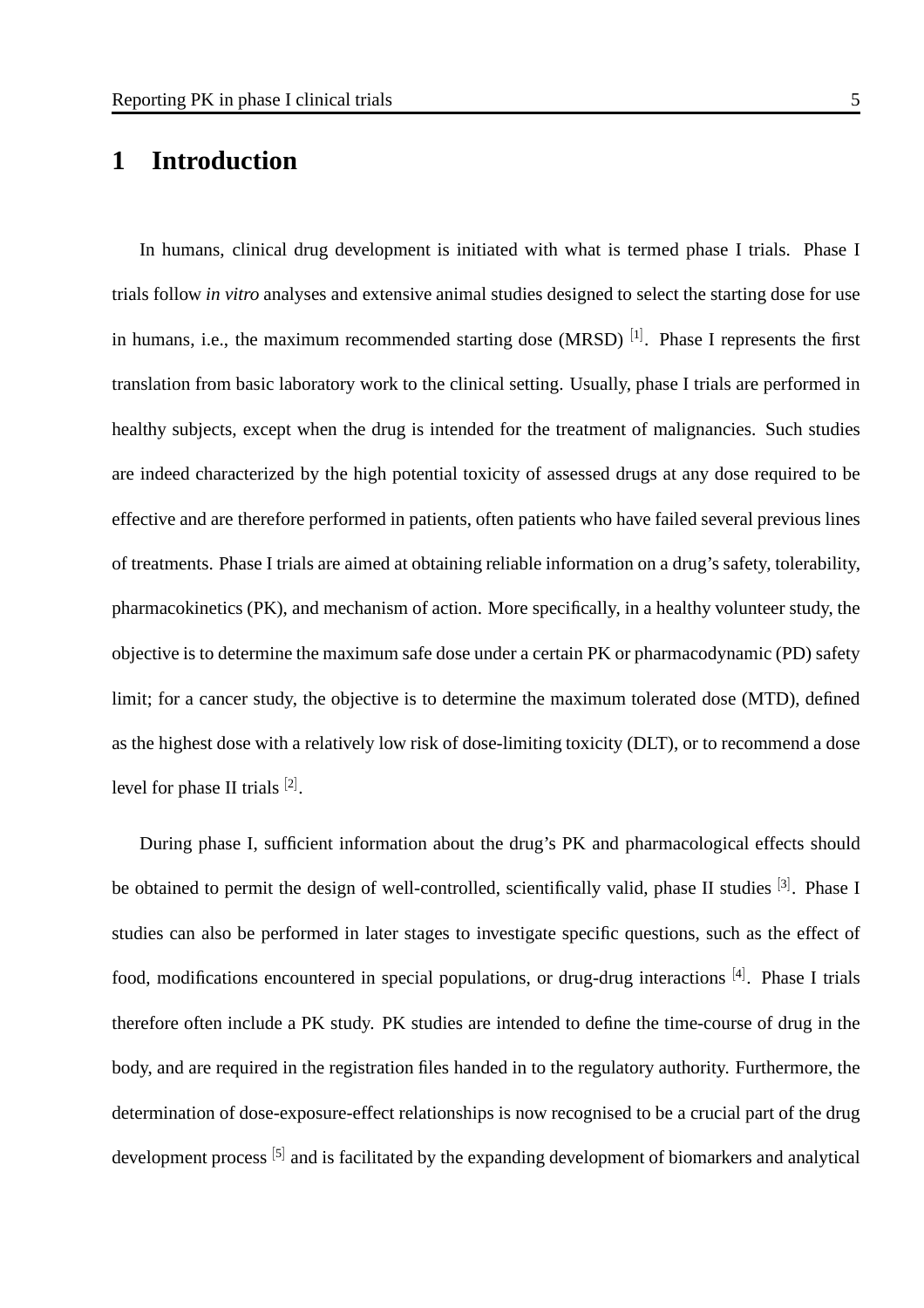techniques. Modelling and simulation tools are already extensively and successfully used in many industrial fields outside the pharmaceutical industry, which has shown that PK/PD guided approaches can streamline the development process <sup>[6]</sup>. The Food and Drug Administration in the US devised a strategy, reported in March 2006 in "The Critical Path Opportunities Report", highlighting specific areas to improve and speeden the development of new, effective and safe medicines <sup>[7]</sup>. A significant part of that report shows how modelling and simulation techniques can be used to incorporate all the information available from different stages of the clinical development to achieve this goal, using successful attempts at integrated PK/PD development as examples  $[8]$ .

Over the last decades, many methodological developments have been proposed to analyse data from PK studies. A large part of these relate to the so-called population approaches, where the average parameters and their associated variabilities are estimated through nonlinear mixed-effect models [9], and which are invaluable when the design of the studies is sparse or variable between subjects  $[10]$ . Non-compartmental approaches and individual nonlinear regression have also been extended. Many software have been developed to perform these different types of analyses. However, the extent to which these methods are actually applied in clinical trials has not been evaluated.

Our aim in this paper was to evaluate, through a bibliographic survey the way PK studies of phase I clinical trials, how these trials are reported and analysed. More specifically, we were particularly interested in the following points: (i) the description of the PK study; (ii) the methods used to analyse the data; (iii) the completeness of the results reported, (iv) the concordance between presented methodology and reported results, and (v) whether the results are used to bring additional information to the study. It should be noted that the aim of this paper is not to judge the quality of publications, since there is no validated tool for that, but to see if the PK part of a published clinical trials is well reported and can be understood by all readers.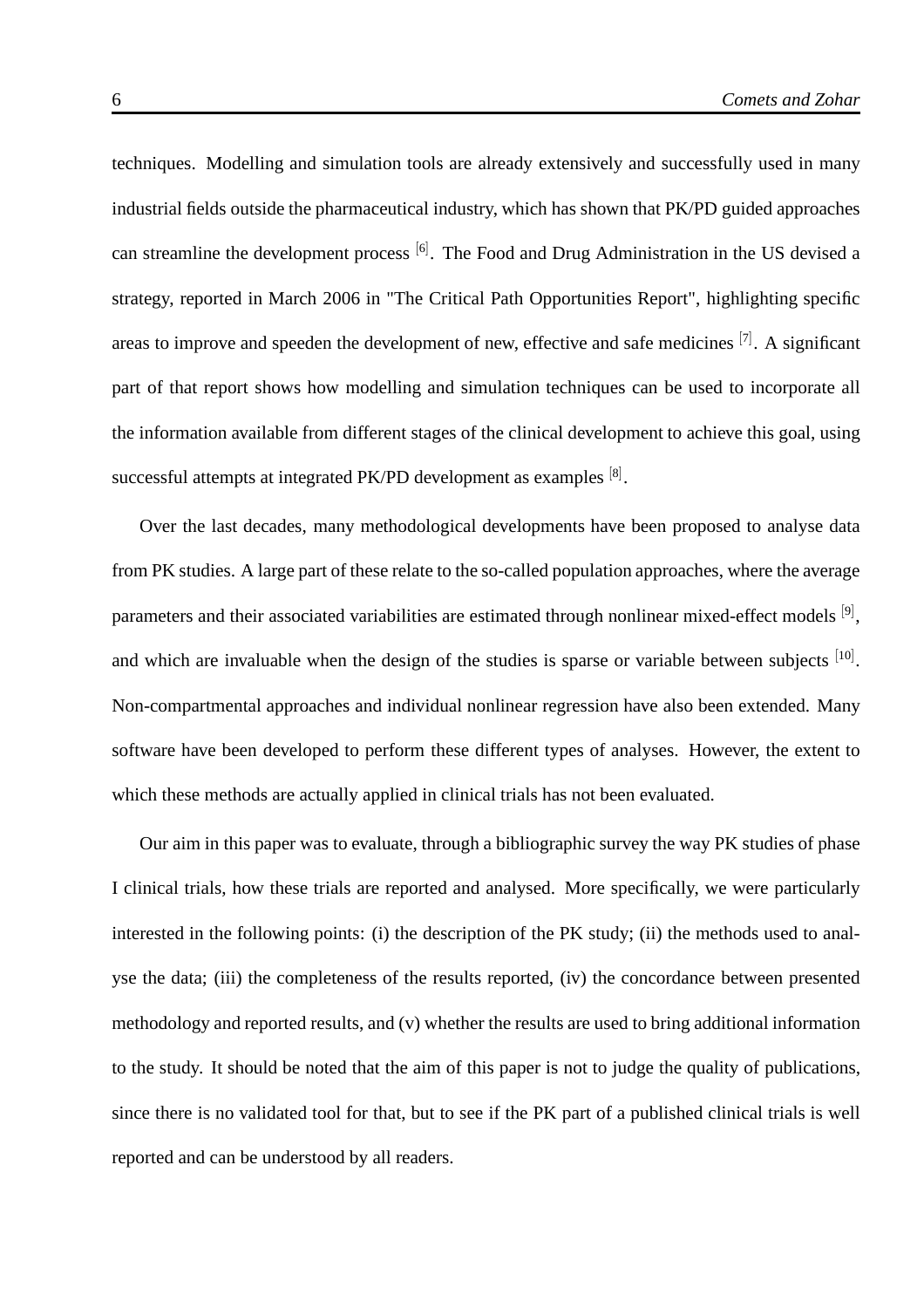### **2 Materials and methods**

#### **2.1 Article selection**

PubMed was used to retrieve the references of all the papers corresponding to the following criteria: "phase I" or "phase 1" in title, pharmacokinetic\* anywhere (title, abstract, keywords). The search was limited to 'English language' and to papers published in 2005 and 2006. The full text was then retrieved.

#### **2.2 Data abstraction form and analysis**

Our objective was to determine how much information concerning the PK study was reported in the papers describing the phase I study. We built a data abstraction form, which corresponds to a checklist of items <sup>[11]</sup>. The form was then structured as a spreadsheet with each column representing one item, and the readers filled one line for each paper read. The form was used to extract a large number of informations from the articles and allowed statistical analysis of the results. In addition to items describing the pharmacokinetic study of the trials, we also extracted general information concerning the paper and the trial itself. We now describe in detail the items included in the data abstraction form.

We first included in the spreadsheet a number of items describing the authors of the study: the name and address of the first author, whether a statistician, a pharmacokineticist or a pharmacologist was present amongst the co-authors (based on the affiliations). We also recorded industrial partnership, by checking whether scientists from the pharmaceutical industry were co-authors, and whether the study was sponsored by the pharmaceutical industry, based on the declarations of conflict of interest and of grants received.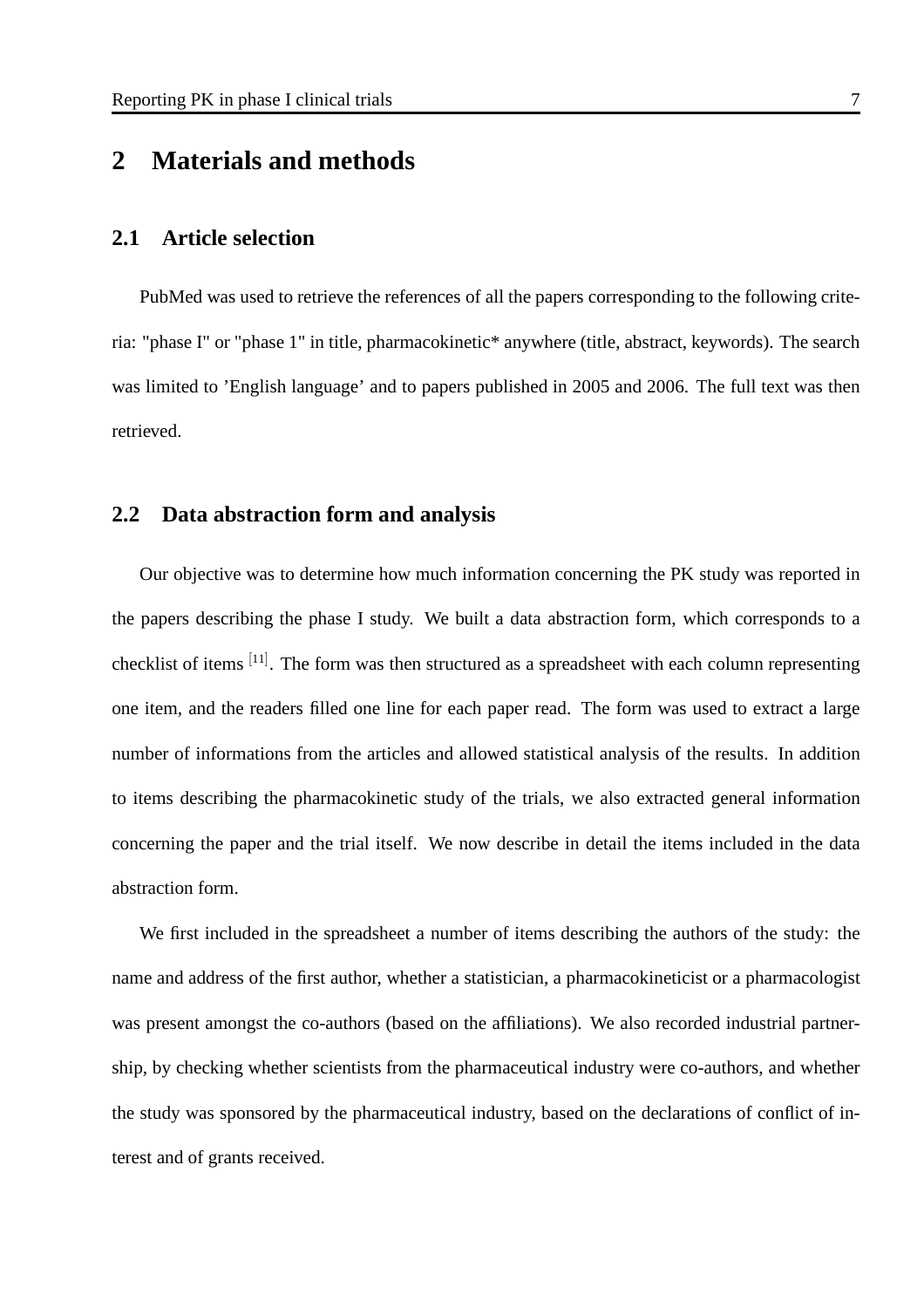The next series of items described the phase I study: the title of the paper, the journal, the year of publication, the main drug tested and whether associated drugs have been tested, the primary and secondary objectives of the study, the patient population (adults or children) and the disease for which they were treated (if any). Since a large portion of phase I clinical trials deal with anticancer drugs, we also recorded whether the tumor response was evaluated when appropriate.

Given that phase I clinical trials are designed to investigate several doses of the drug and to test the tolerability of the drug, the next series of items described the design of the study: the number of subjects included, the planned number of drug levels, the dose-escalation scheme, the total number of dose-limiting toxicities that occurred during the study, whether MTD was reached or not, and whether patient selection was performed before the analysis. If several drugs were included, double-escalation was checked when both drugs under study were escalated, either together or sequentially.

Finally, a number of items specific to the PK analysis were then included in the spreadsheet: the number of subjects included in the PK study, whether the PK sampling scheme was described, whether the PK was sampled on one or more occasions, the dose levels for which PK was sampled, the PK variables reported, and whether the relationships PK-toxicity and/or PK-efficacy were investigated. If several drugs were included, we also recorded whether a PK interaction study was performed. In addition, we recorded the analysis method used to analyse the PK, the software, and whether a model was built to describe the PK.

The first 40 papers were read by both authors who then met to compare the results entered in the data abstraction form and to assess the reproducibility between the two readers. All discordant results were checked and corrected. The next papers were divided equally and read by only one reader.

Once the survey was completed, we used descriptive statistics (median and range) for continuous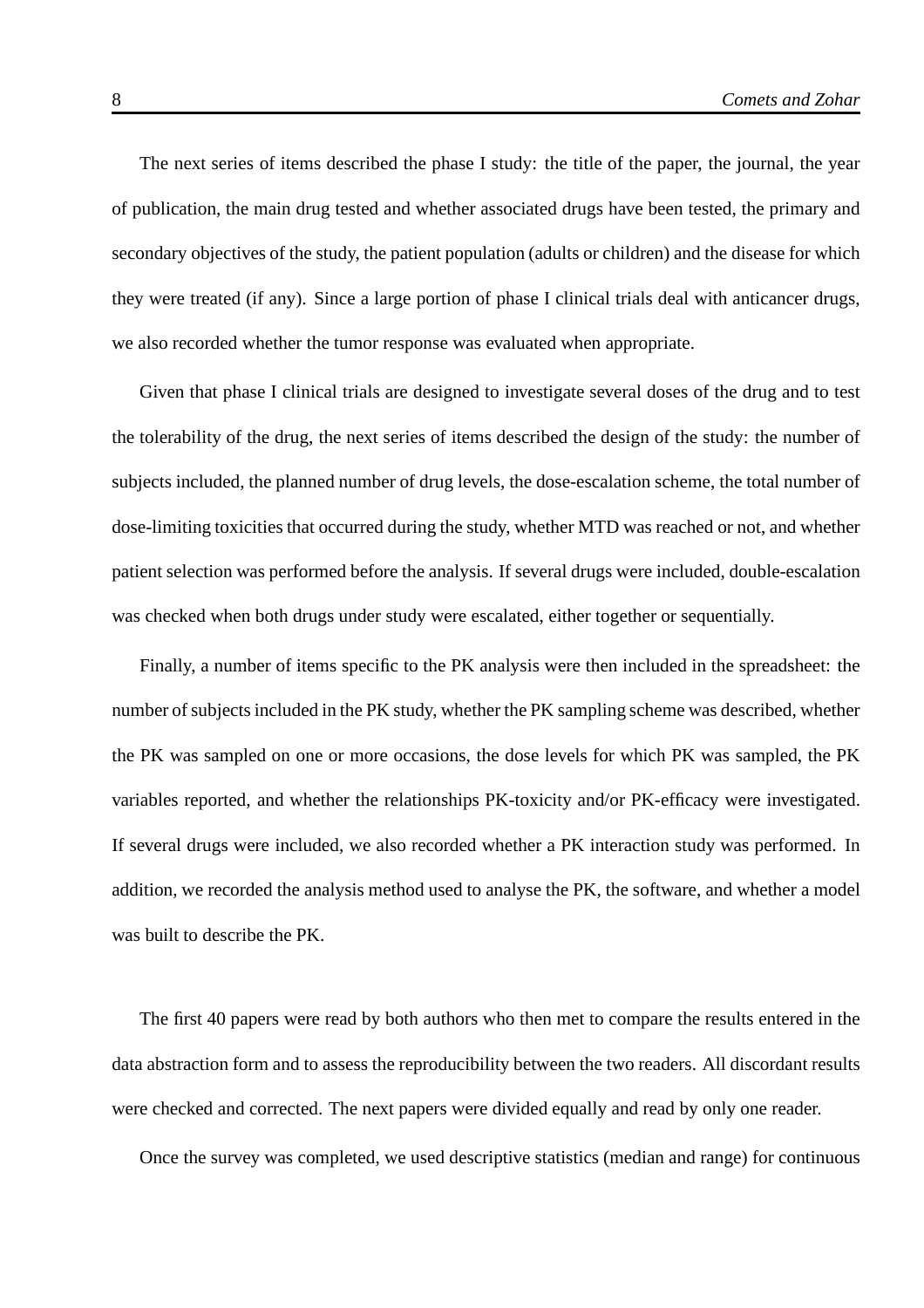variables and frequencies and percentages for categorical variables. Chi-square tests were used to perform stratified analyses with respect to the primary objective of the study. Data management and statistical analyses were performed using R (version 2.4.0)  $^{[12]}$ .

### **3 Results**

#### **3.1 General results**

The flowchart resuming the selection process is given in figure 1. The keyword selection retrieved 354 papers over the two year period considered; of these, 4 appeared twice in the list, and one study was split in two papers, which were regrouped for the analysis. Twenty-four papers were excluded because they did not meet the criteria we set on the search (date of publication, language and study performed in humans). Twelve papers were found not to be drug studies, or not to include phase I data. Finally, one paper was not available from any source we had access to, including direct contact with the author. In the following, we therefore used a database of 312 papers, of which 40 were read by the two authors and the remaining by only one author.

Table I gives the main characteristics of the studies. Industrial partnerships were identified based on co-authorship, financial support, or both in 86 papers (28%). The identification of a statistician or a pharmacokineticist was based solely on the affiliation which was sometimes limited to the university or the pharmaceutical company. As seen from the table, an overwhelming majority of papers published concerned cancer studies. The main objective of the study was exploratory in 139 papers (45%, of which 126 cancer studies), regrouping first-in-man or first-in children studies, new formulations, special population including use of drugs in new pathologies, while it was confirmatory in 173 papers (55%, of which 164 cancer studies), with a majority of these being studies evaluating com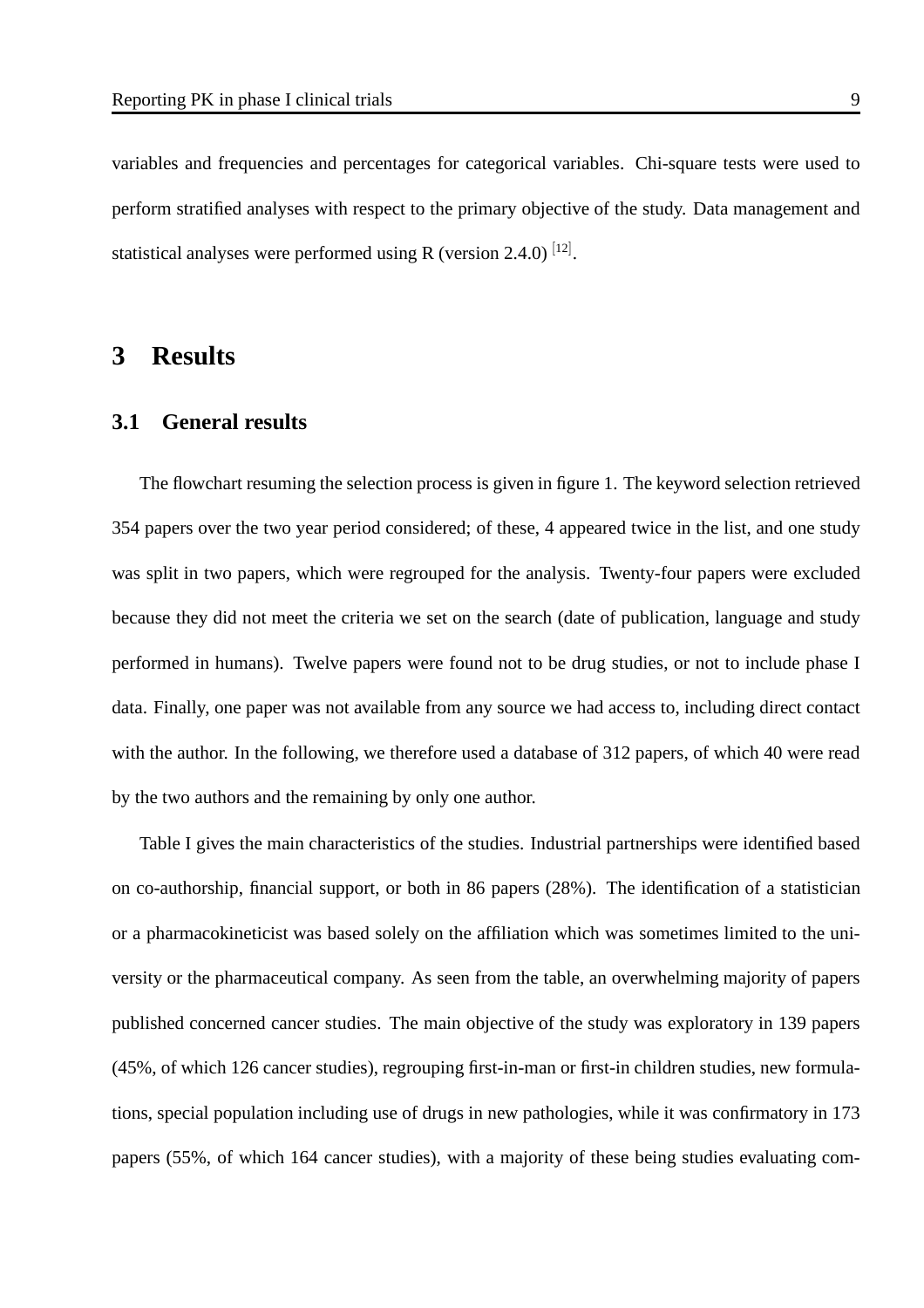bination therapies or new administration schedules. We also recorded the specific objectives stated in the paper: in accordance with the selection criteria, the determination of the PK was an objective in 84% of the studies  $(n=262)$ . Because of the number of cancer studies found in the survey, the determination of the MTD was an objective in 215 studies (69%) and the investigation of toxicities or DLT in 165 papers (53%). The studies were nearly always designed with multiple objectives in mind (in N=279 studies, 89%). We also noted that in a few papers, the objective was not clearly stated in the abstract or the introduction. The number of subjects included in the studies was typically rather low, as expected from phase I studies, but a few studies included over 100 subjects.

Because we only found 22 papers which investigated non-cancer drugs, these tables and the following results will focus only on the 290 studies in the oncology field. We performed stratified analyses on the primary objective. The primary objective did not significantly change the proportion of papers involving a pharmacokineticist or a statistician, nor the proportion of studies performed in collaboration with an industrial. The size of the study however was slightly larger in confirmatory studies (median 32, range 6-105) than in exploratory studies (median 28, range 7-91,  $p<0.05$ ).

#### **3.2 Pharmacokinetic study**

Our main focus in this paper was to examine how the PK part of phase I studies was reported. The results concerning the PK study are reported in table II and III. Of the 290 studies in the oncology field, 7 did not include PK, so the two tables report the findings on 283 papers.

In the methods section, the description of the PK section was available in most papers; however, 30 papers did not describe the design of the PK study at all or mentioned only the number of samples, and in 5 the description was insufficient (sometimes describing only partly the sampling schedule or mentioning weekly samples without the timing). Sampling was performed on at least two occasions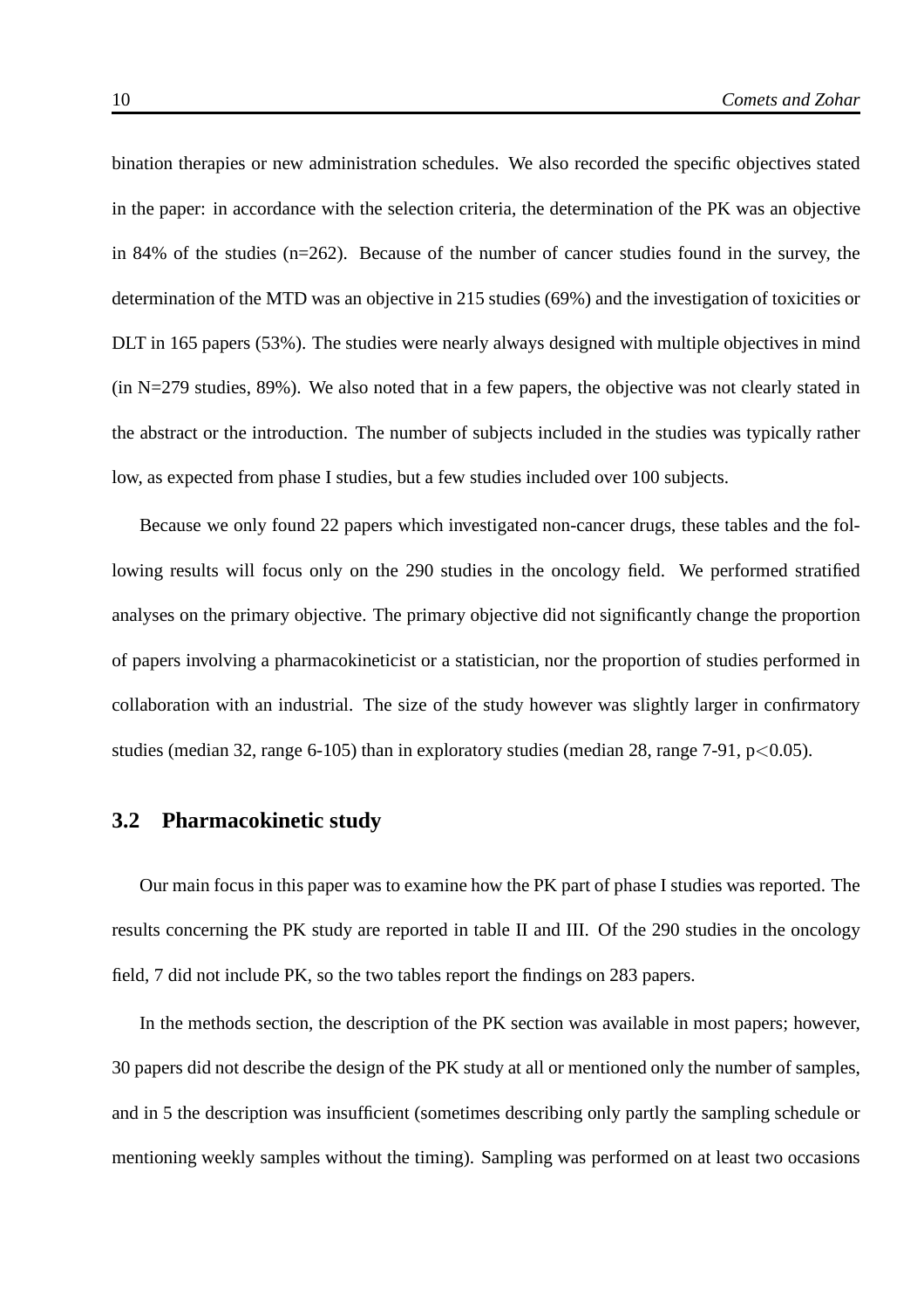in 65% of the studies, but in several papers, although the sampling schedule on the first occasion was described, we could not determine the number of additional samples or their exact timing when reading the paper. Also the number of subjects included in the PK study could not be found in 34 papers (12%) and was not apparent in many others.

Combination therapies were investigated in 120 papers (table III), of which 113 included 2 drugs (94%) and 7 included 3 drugs or more (6%). Combination studies represented 54% (n=51) of the studies performed by academia alone, but only 37% (n=69) of the studies performed with financial support from the pharmaceutical industry (p<0.007 according to a  $\chi^2$  test). Only 38 studies however included double escalation procedures, where the different drugs are escalated separately: in most cases only the main drug is escalated. Twenty-one of these studies were self-described as PK interaction studies, but in fact 48 studies investigated the interaction between the drugs, although half considered only the effect of one drug on the PK of the other(s).

PK data was most often analysed by non-compartmental methods (NCA), alone or in combination with more advanced approaches  $(n=14)$ . In 21 papers (7%), the reporting was purely descriptive, showing plots of concentrations versus time or reporting summary statistics of trough or steady-state concentrations. The method of analysis was not reported at all in 50 papers. Modelling, using population approaches or individual estimation, was used in few papers (20% of the total); in one of the papers, a model described the PD of the drug but it was unclear whether the PK had also been modelled. In the 227 papers where the analysis was described and was not descriptive (n=212), the software used for the analysis was quite often not reported (n=37, 17%); when it was reported, the software WinNonLin, which can be used for NCA and RNL analyses, was the most frequently cited (n=119, 56%). As a result of this choice of methodology, the PK variables most often reported were the area under the curve (AUC) as a measure of drug exposure, observed concentrations such as con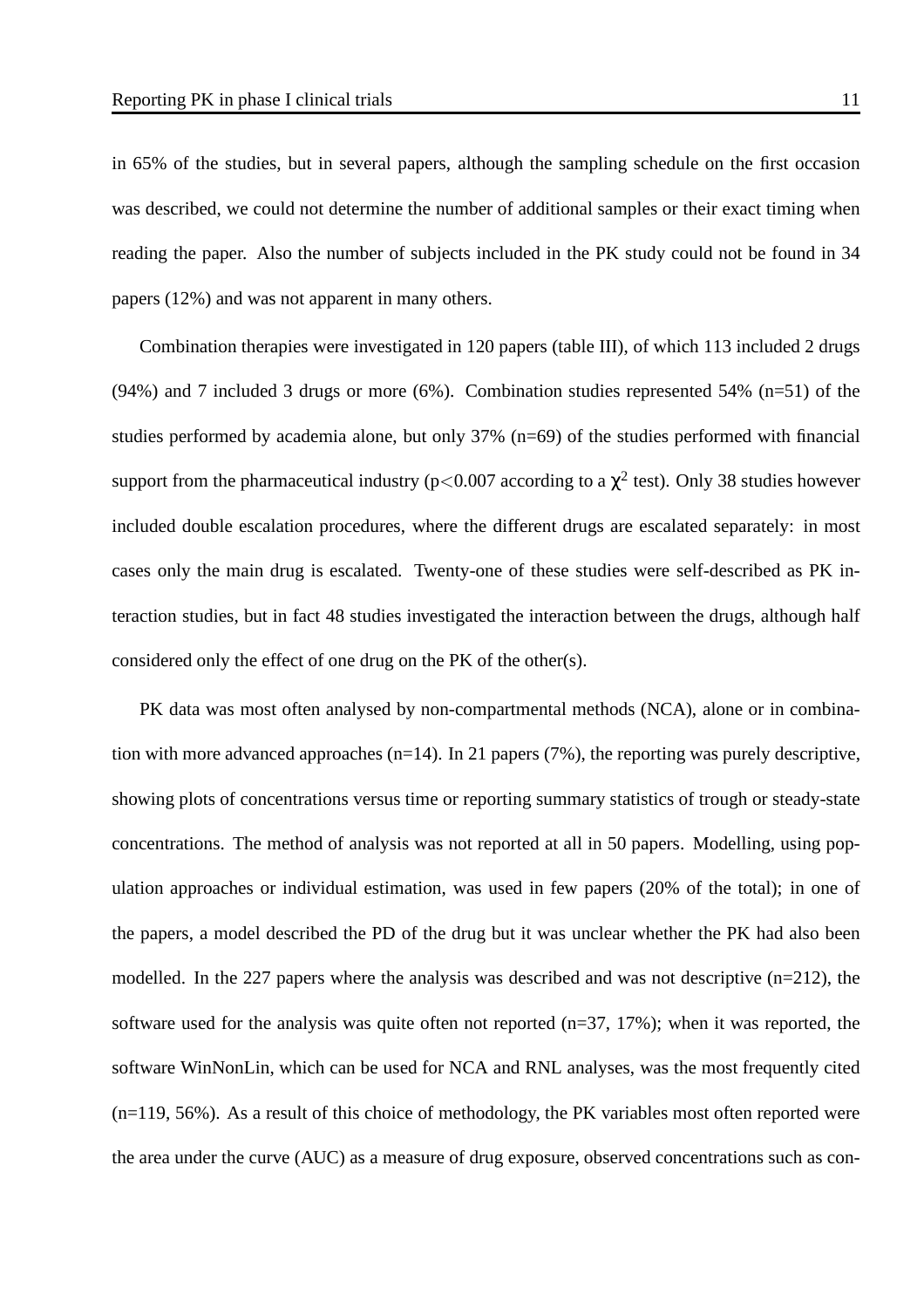centration profiles, peak  $(C_{\text{max}})$ , steady-state  $(C_{\text{ss}})$ , or trough  $(C_{\text{trough}})$  concentrations, and parameters obtained through non-compartmental analyses such as the clearance (CL), volume of distribution or half-life.

Extensive sampling was a rule: the median number of samples collected on a single occasion was 10 (range 1, for some studies collecting only steady-state samples in routine therapeutic drug monitoring, to 26), and the total number of samples varied from 2 to 54, with a median of 15; in 30 papers the number of samples was not clearly reported or varied within subjects as the samples were collected during long-term treatment. There was no difference in the number of samples depending on whether the method was NCA or RNL versus population methods. The number of subjects reported in the PK analysis was less than the total number of subjects included in the study in 138 papers. Reasons for excluding data included "patient's will to participate in the PK study", or "concentrations undetectable for low doses", but they were seldom stated explicitly in the paper. PK was investigated usually at several drug levels and in majority at all drug levels studied (n=207 studies), although this information was often deduced from the tables reporting the PK results and not explicitly stated, and sometimes could not be determined (n=24).

Stratified analyses were performed to investigate the differences between papers using basic methods (descriptive or NCA) versus papers using modelling approaches. Papers published by academia alone were slightly more likely to involve modelling (non-linear regression or population methods, 22 out of 76) than papers involving an industrial partner (19 out of 157,  $p<0.003$ ). When modelling approaches were used, there were also slightly less samples taken (median 33 versus 39 for studies using NCA), but this trend was not significant. The same results were obtained when assuming that the papers not reporting the analytical method (n=50) had used basic approaches.

The results of the PK study were usually described in a separate paragraph of the paper, and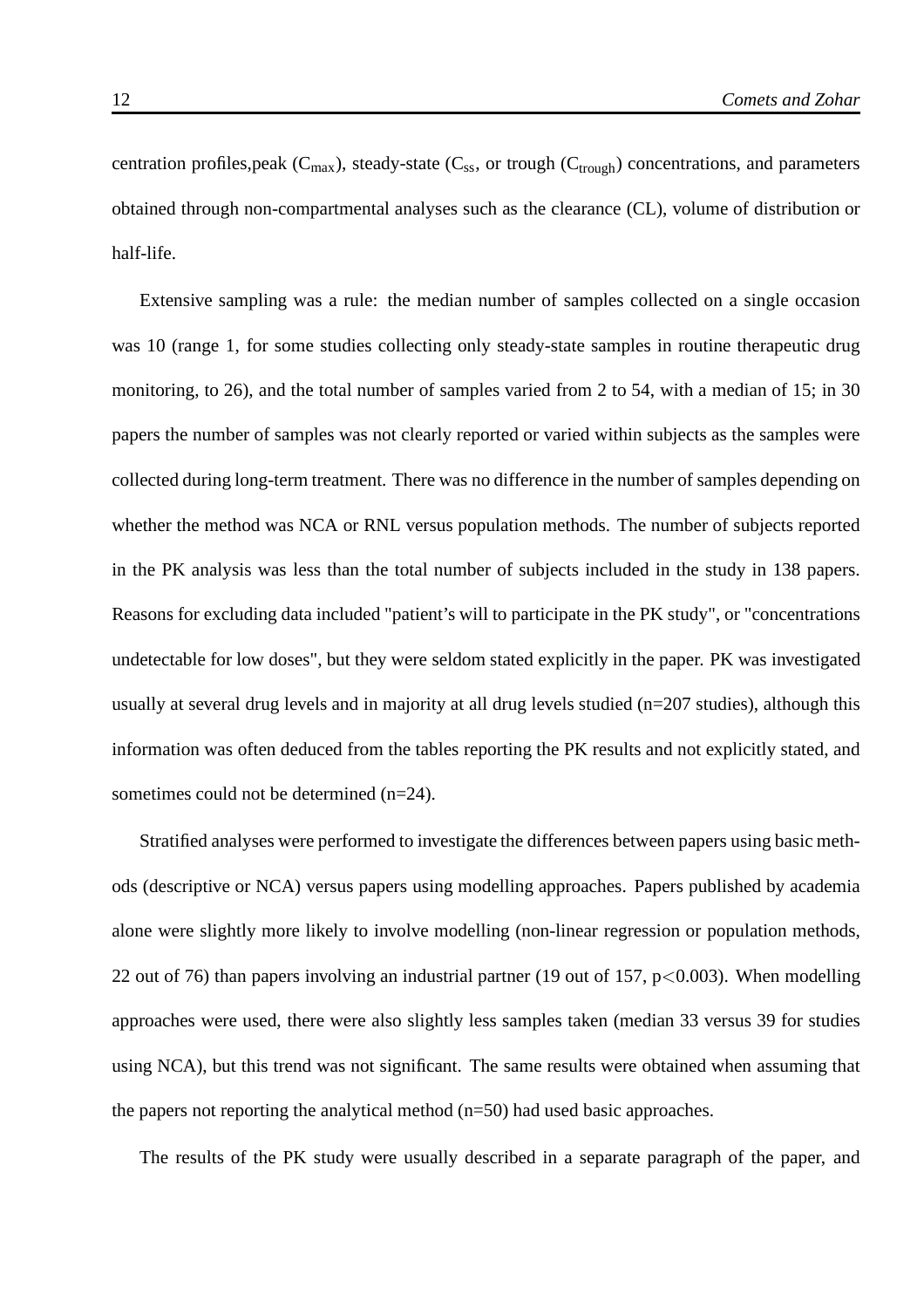in majority no attempt was made to relate the PK results to the toxicity of the drug, or any other result from the study (efficacy, evolution of a biomarker...). In 34 papers an attempt was made at investigating the relationship between PK and toxicity: in 7 papers, this was purely descriptive, in 19 papers, a correlation or regression between a toxicity marker and PK parameters was tested, and in 8 papers a logistic model was used. In 35 papers the relationship between PK and efficacy was studied: in 7 papers this was descriptive, in 22 papers correlation or regression was used to relate the PK with the evolution of a biomarker, while in 6 papers logistic regression or modelling was applied. In 64 papers (22%) both efficacy and toxicity were studied in relationship with PK.

### **4 Discussion**

In this paper we present a survey of the papers reporting phase I studies and including PK. The guidance for PK studies in humans, issued by the FDA, contains a number of recommendations concerning the content of the report to be filed when a new drug application is submitted  $[4]$ . These items are considered necessary to judge the validity of an application, and although they cannot all be reported in a scientific article, we used this guidance as a basis to establish the data abstraction form described in the present paper.

We read 312 papers published over 2005 and 2006 and reporting phase I studies with PK. We found an overwhelming majority of the papers in our survey to be published in oncology. This reflects in part a selection bias in our initial Medline search. Indeed, our search included the following criteria; (1) "Phase I" or "Phase 1" in the title of the published paper, (2) "Phamacokinetic" anywhere, (3) paper published between 2005 and 2006, (4) clinical trials as search limit, and (5) English paper as search limit. This Medline search yielded 349 papers in which 37 papers were excluded (review, not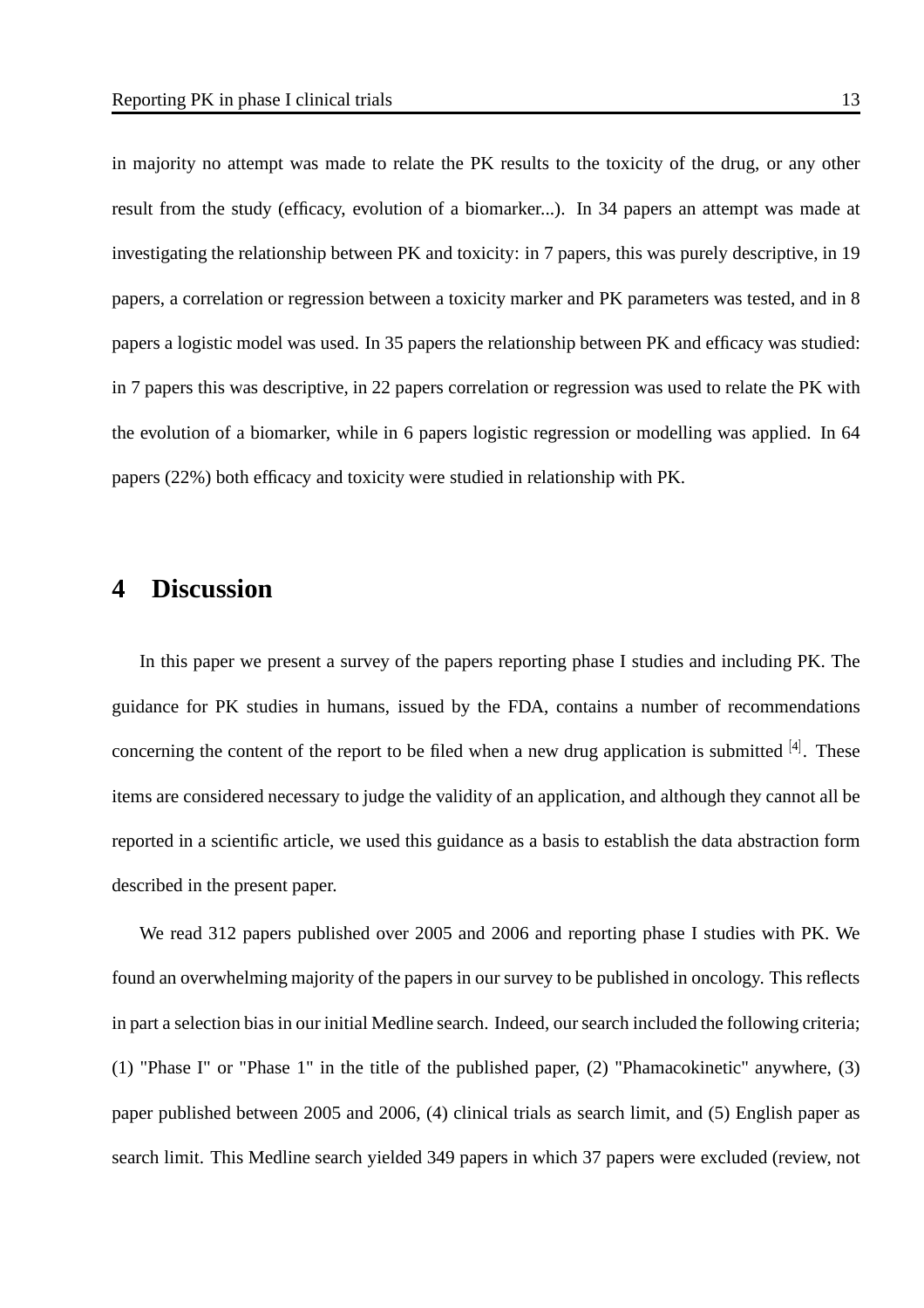pharmacokinetic study, etc) and 290 (83%) were oncology clinical trials or related to oncology trials. Phase I trials in oncology may be more likely to be identified as such in the title. To check this, a second Medline search was done to estimate the selection bias, in this new search all previous criteria were similar except the first one, which was changed to "Phase I" or "Phase 1" anywhere. 590 papers were found in which, based on title and abstract, 422 (71%) papers were identified as oncology or related to oncology trials, and 67 papers (11%) excluded. Thus, the high percentage of oncology trials found in the present study is slightly overestimated but oncology trials still represent the majority of published phase I trials.

The large majority of papers found in oncology with both the initial and modified search is probably a combination of two factors. The first is a selection bias, in that phase I trials appear more likely to be identified as such in the oncology field where there may be a more standardised approach to these studies. The second is a publication bias due to the way subjects are recruited. Indeed, subjects recruited in phase I studies in oncology are usually treated at the hospital and such studies are performed in collaboration with hospital physicians and researchers, whereas studies in healthy volunteers are mostly performed within the pharmaceutical industry or increasingly outsourced to clinical research centers, and publications are not necessarily encouraged. A possible work-around the publication bias could be to survey Final Study Reports, submitted to and reviewed by Health Authorities. However, these reports are not readily accessible, and existing registries such as www.clinicalstudyresults.org, developed by the pharmaceutical industry to provide greater access to the results of its clinical studies, or www.cancer.gov/clinicaltrials/ct-types-list, include mainly results from later phases in drug development.

An industrial partner was involved either as co-author or through financial support, in two-thirds of the papers surveyed, meaning one-third were purely academia. Support by the pharmaceutical in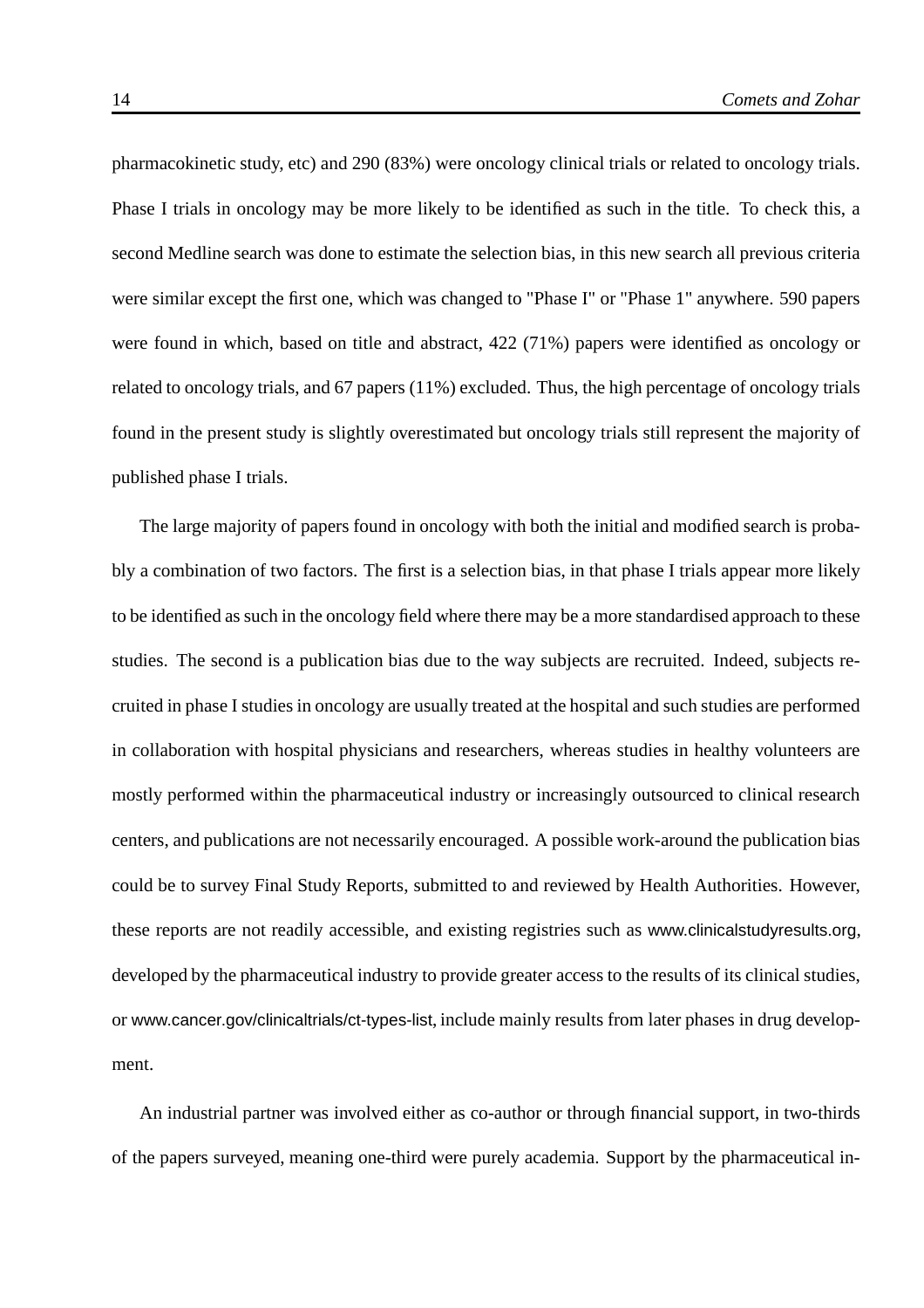dustry, in the form of a grant or by furnishing the drug under study, was reported in 40% of the papers surveyed; however, it was not always clear in the other 60% whether the drug had been furnished, so this figure may be slightly underestimated. Even so, we expected that most of phase I studies should involve an industrial partner, since these studies are usually initiated by the pharmaceutical industry. Again, this could be related to a publishing bias whereby phase I studies performed in the pharmaceutical industry are not all published.

We also attempted to determine the percentage of studies involving statisticians or pharmacokineticists/pharmacologists, but these items proved tricky to establish. Based on the affiliation reported alone, we found few departments of statistics or biostatistics explicitly stated, and similarly departments of pharmacology or pharmacokinetics were seldom found. It is also possible that, when the papers were published in collaboration with the pharmaceutical industry, the statistical and PK analyses were performed in-house. Although this does not necessarily mean that statisticians or pharmacokineticists were not part of the project, we did note that the PK analysis was usually quite basic.

In the remaining part of the paper, we focus on oncology trials owing to the limited number of papers outside this area.

The PK study was usually described in separate paragraphs, both in the methods and the results section, and rarely related to the other findings in the study such as toxicity. The description of the methods was usually appropriate, except in a few papers where, as pointed out, sampling times were not described. However the description of the results were not as standardised, and information was often missing. This made it more difficult to find the relevant results, especially for nonpharmacokineticists. PK results were also frequently reported separately for the different doses, with no attempt made at providing an overall information which could be extrapolated and used in later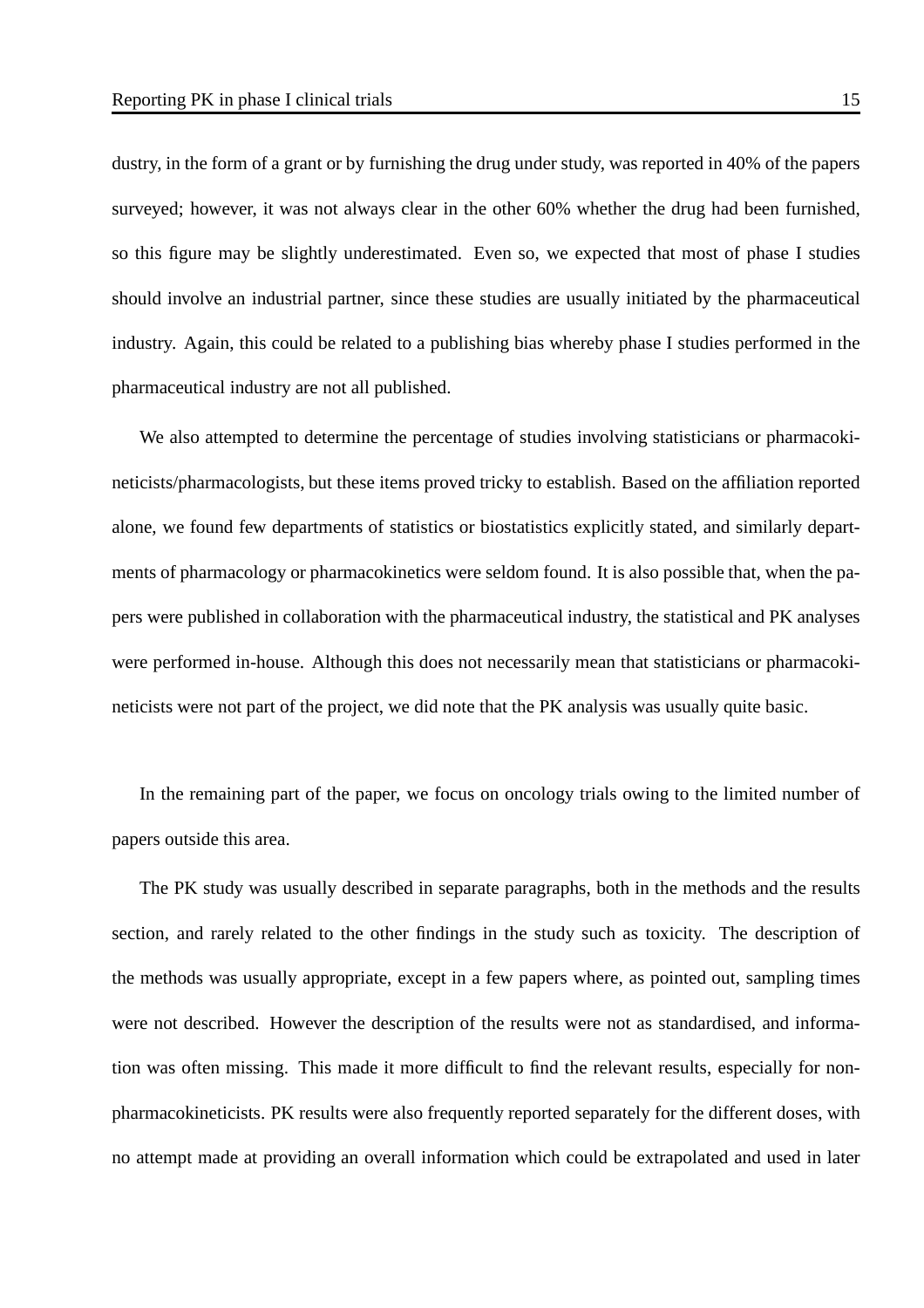phases of drug development.

Modelling was seldom applied, and in majority PK data was analysed using non-compartmental approaches. When modelling was used, it did not appear to have an influence on the design of the studies. A large number of studies involve measurements on at least two occasions (such as after 2 doses), as per the recommendation of the regulatory authorities on population PK  $^{[13]}$ , but within subject variability was never investigated even though this may be a key point for future drug administration. Modelling approaches can be useful for decision purposes <sup>[3]</sup>. PK or PK/PD models developed using the data from phase I studies can be applied to guide dosage decisions for phase II, evaluate alternative formulations or drug delivery systems, or investigate alternative dosage regimen for multiple dose studies <sup>[8]</sup>. As such, modelling can also play a pivotal role in the drug approval process  $^{[14]}$ . Another point to note is that the number of subjects for which the PK was studied was often not reported, and in many papers the number of subjects with PK as reported in tables appeared less than the total number of subjects, while the reason for that was seldom reported. Sometimes the subjects were considered not be evaluable for PK and their data apparently discarded, but modelling approaches could have been used to incorporate all the available data even when NCA methods fail.

In a recent survey performed by the FDA concerning the low rate of success of new drug applications, the department of Pharmacometrics states that "one of the major criticisms against drug development is its negligence to employ prior knowledge to drive drug development decisions such as trial design and analysis", leading to the proposal to improve the process <sup>[7]</sup>. Integrated PK/PD development has been proposed as a more effective use of knowledge and decision making to be used prospectively during drug development [15,8]. In the present survey, we found that seldom was any attempt made to relate the PK findings to the other results of the study. In particular, hardly ever was the occurrence of toxicities related to individual PK parameters such as exposure, even though most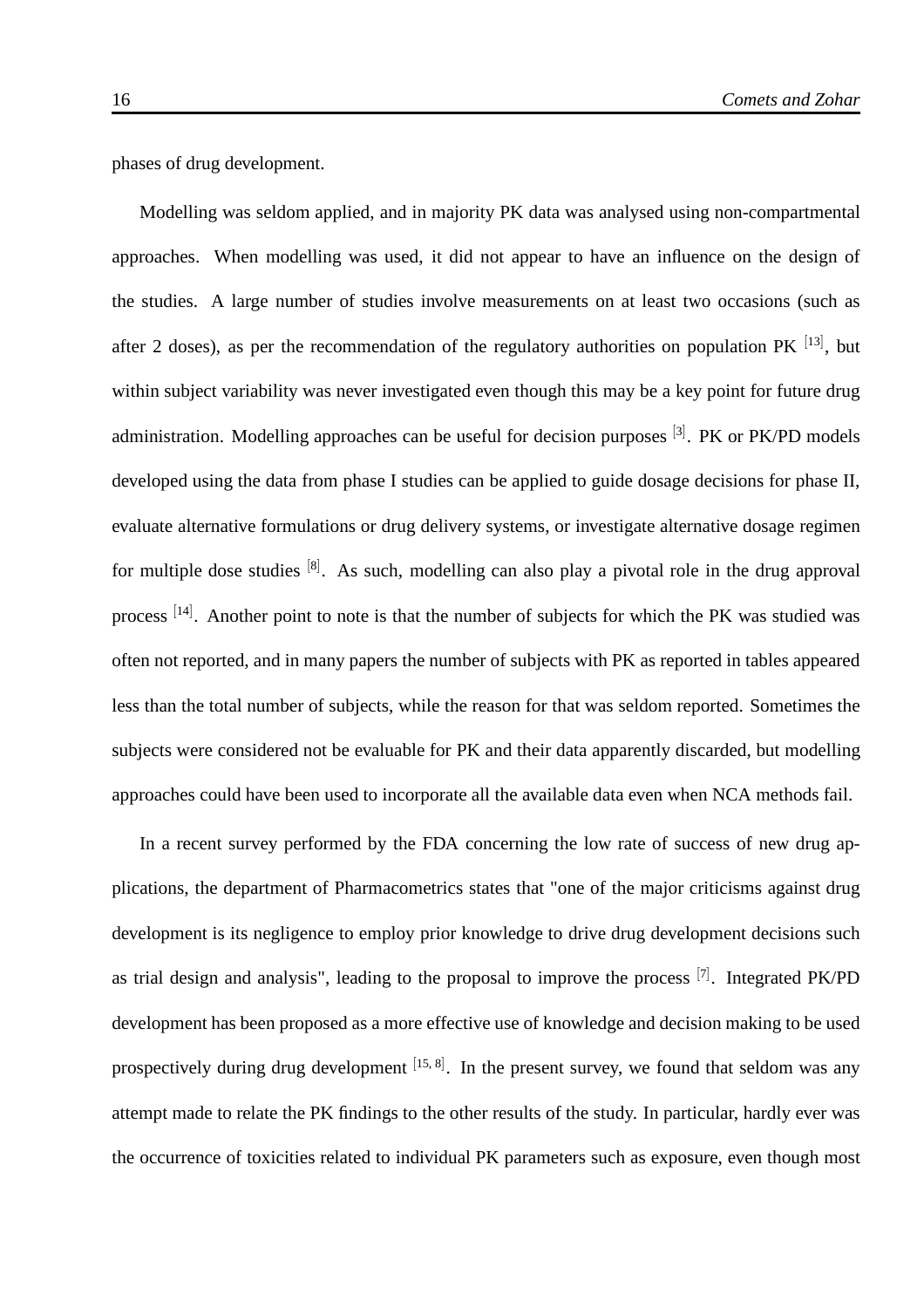of the studies were cancer studies where toxicities are dose-limiting and interindividual variability was usually high. It is of course possible that such a study was performed at another time during the development of the drug, or that it was reported in a separate paper or in the registration file submitted to the regulatory authorities.

In 2001, Margolin et al. performed a detailed review of clinical trials reporting high-dose chemotherapy regimens [16]. As we do in the present survey, they noted the lack of correlative pharmacologic analyses, and suggested guidelines for the design of such trials. Their suggestions included statistical input into the design, execution, analysis, interpretation, and reporting of these studies, as well as more homogeneity in the analysis methods <sup>[16]</sup>. Recent regulatory recommendations have in addition emphasised the benefits of better integrating all information during the drug development process, explicitly stating PK  $^{[7]}$ . Despite these recommendations however, our study shows that there is still room for improvement both in the reporting and in the analysis of the PK studies.

Several factors may explain the relative paucity of usable data we found in this survey. First, the amount of information contained in a phase I clinical trial requires a concise report of the different sections, including PK. However, some informations like the number of samples, the description of the sampling schedule, as well as the reasons why some data was discarded, need to be explicitly stated. In our study, we often had to deduce such information from tables or figures, and sometimes we could not find it. Second, the emphasis of the publication may be more on the clinical findings than on the PK; however, in 84% of the papers we surveyed, the determination of the PK of the drug was explicitly stated as a primary objective and therefore probably deserves a more complete reporting. Third, the editorial process may also contribute to a standardisation of the reporting, however additional material can now often published online. Fourth, PK studies are also published in their own right and more sophisticated modelling may well have been performed after the reporting of the initial study,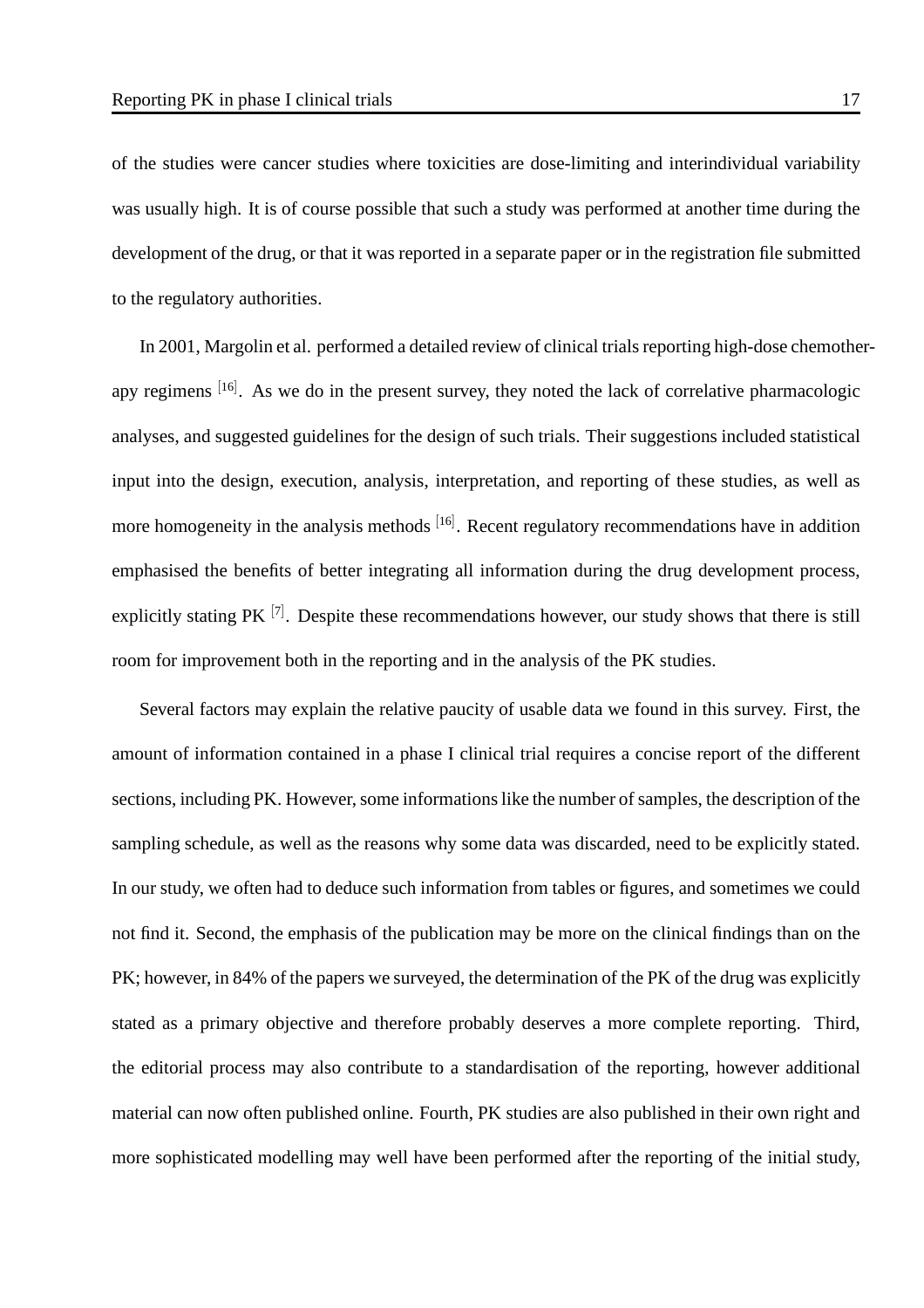justifying a separate publication. However even in this case it is important to provide in the initial report a complete description of the data obtained, including the reasons for which some subjects are not included in the PK analysis.

Quality is a major issue in randomized clinical trials. For instance, the CONSORT (Consolidated Standards of Reporting Trials) statements were developed, encompassing various initiatives developed by the CONSORT Group to alleviate the problems arising from inadequate reporting of clinical trials. Although it can be argued that all randomized controlled trials are not comparable, the CON-SORT Statement developed a 22-item checklist to evaluate how the trial was designed, analyzed, and interpreted. In the same way a similar initiative could be realistic in the context of phase I clinical trials. Recently, Strevel et al. have proposed a quality score to assess the quality of abstract reporting for phase I cancer trials [17]. Similar quality scales or checklists could be developed to assess the reporting of the PK studies in published papers.

### **5 Recommendations**

In order to improve the reporting of PK analyses in this field, we suggest improvements in three main areas: design, reporting of the methods used, and reporting of the results.

First, the design of the PK study should include the study of several, if possible all, doses of the drug; regulatory authorities are particularly interested in examining "the changes in kinetic parameters within the recommended dosing range", and suggest examining when appropriate the influences of demographic characteristics [4]. Although the FDA guideline on human PK in new drug application did not explicitly mention assessing the within-subject variability when it was issued in 1987, a later guideline from the same agency and dealing with population pharmacokinetics devotes a subsection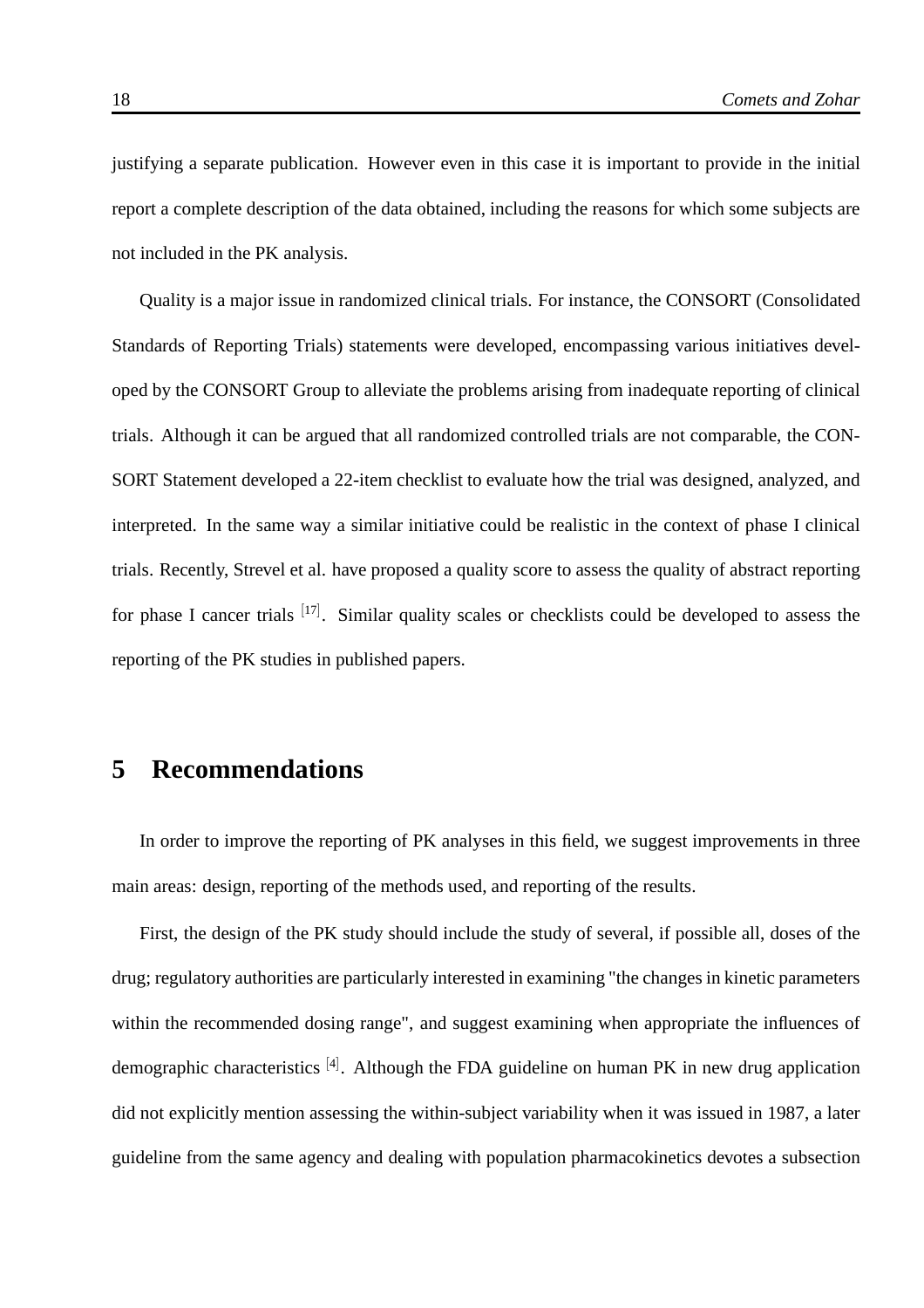to the "importance of sampling individuals on more than one occasion" [13], which contributes to the changes in pharmacokinetic parameters. We therefore recommend to evaluate the within-subject variability in pharmacokinetic parameters, as well as the between-subject variability. In the present review, we found that most of the studies we collected administered multiple doses of the drug, which make this recommendation quite feasible, and a large number already followed it. Finally, around half of the papers we reviewed studied a combination of drugs; for these studies, sampling of all drugs should be performed to provide information on individual exposure for each drug.

Second, we recommend that the methods section describe: the number and timing of samples taken; the range of doses; the method used for the analysis of the PK, clearly stating whether modelling was used; the software and the estimation algorithm; if modelling was used, the method for data weighting and the model used for residual error; a motivated choice of the PK parameters of interest; whether PK was related to other findings in the study, and if so, a description of the analysis; for studies with several drugs, whether drug interaction was studied and the method used, as well as whether both drugs were escalated separately and the combined scalation scheme.

Third, the results section should contain the following information: the number of subjects included at each dose level; the number of subjects with PK and the justification for not including certain subjects in the pharmacokinetic analysis, the distribution of the estimated parameters at each dose level; the respective contribution of within and between subject variability for each parameter; a table summarising PK parameters across all doses if the PK was found to be dose-proportional, and PK parameters estimated using an appropriate model if it was not.

In addition to these three key areas, we would like to suggest trying to relate the PK findings to the other results in the study, such as toxicity and/or efficacy. Integration of PK results in the broader picture of drug development is currently lacking  $[7]$ , as is a less discontinuous development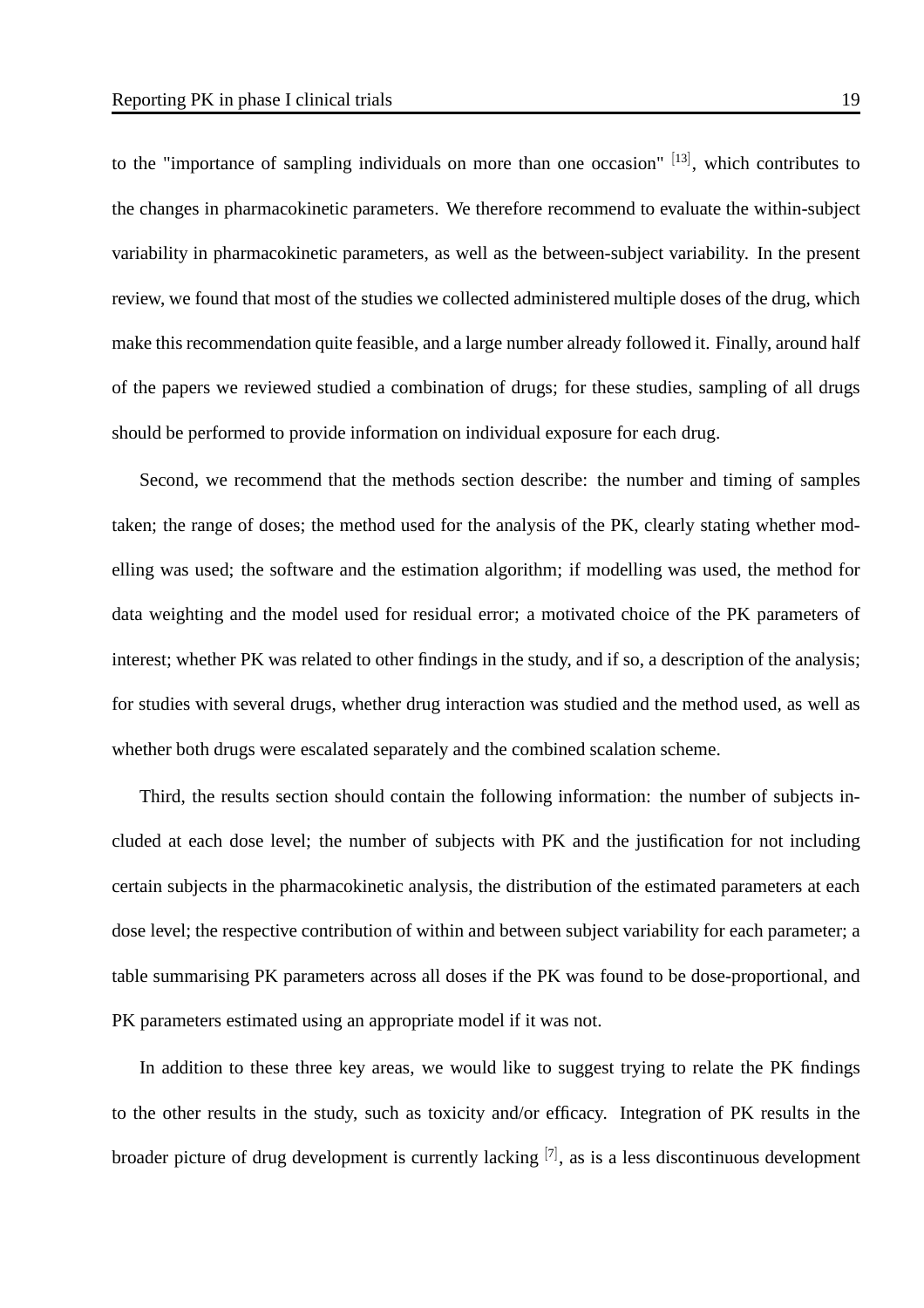process, and this has not much progressed since previous reviews [16]. For instance, when biomarkers of the toxicity or the efficacy are measured, modelling can be used to detect a concentration-effect relationship. The relationship of PK parameters of exposure such as the AUC with binary endpoints can be studied using logistic regression; boxplots of measures of exposure versus the endpoint can be plotted and descriptive statistics and correlation tests can be given. In all cases, the information could be tabulated and stored for use in later studies, possibly in Web appendices. Finally, phase I clinical trials often include extensive sampling to describe the entire PK profile, which could be more often modelled to provide a first description of the PK and guide subsequent developments.

### **6 Conclusion**

In conclusion, the present survey showed that there is still progress to be made concerning the reporting and the analysis of the PK part of phase I clinical trials. The impact of the present survey is limited to clinical trials in oncology because of the small number of studies that were not related to cancer drugs. We propose a number of recommendations to improve the reporting of the PK sections of these trials.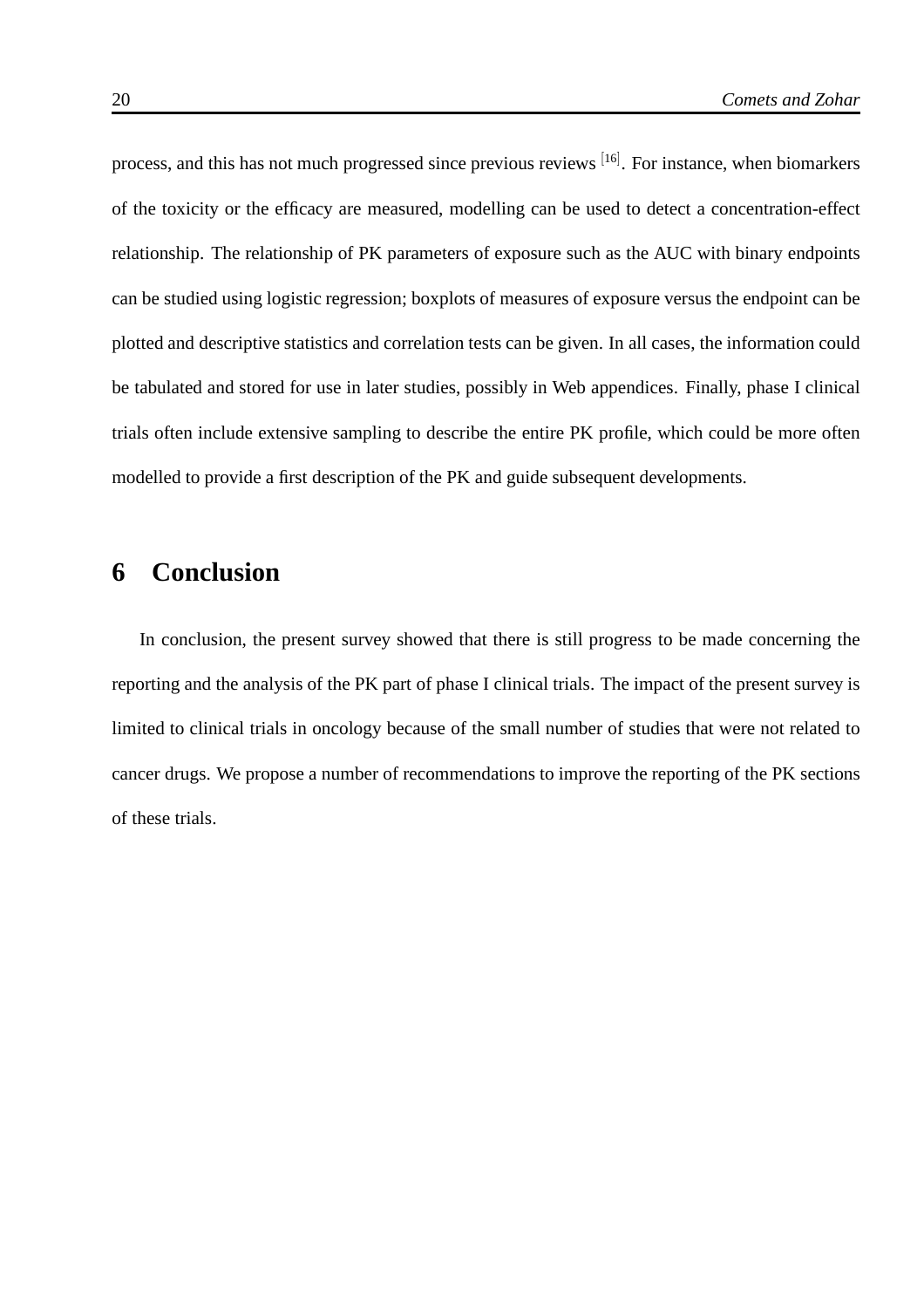### **References**

- [1] Reigner B, Blesch K. Estimating the starting dose for entry into humans: principles and practice. Eur J Clin Pharmacol 2002; 57 (12): 835–45
- [2] Zhou Y. Choice of designs and doses for early phase trials. Fundam Clin Pharmacol 2004; 18 (3): 373–8
- [3] Aarons L, Karlsson MO, Mentré F, et al. Role of modelling and simulation in phase I drug development. Eur J Pharm Sci 2001; 13: 115–22
- [4] Food and Drug Administration. Guideline for the format and content of the human pharmacokinetics and bioavailability section of an application. 1987. Available from URL: http://www.fda.gov/CDER/GUIDANCE/old071fn.pdf
- [5] Dingemanse J, Appel-Dingemanse S. Integrated pharmacokinetics and pharmacodynamics in drug development. Clin Pharmacokinet 2007; 46: 713–37
- [6] Gieschke R, Steimer JL. Pharmacometrics: modelling and simulation tools to improve decision making in clinical drug development. Eur J Drug Metab Pharmacokinet 2000; 25: 49–58
- [7] Food and Drug Administration. Innovation or stagnation: critical path opportunities report. Rockville, Maryland, USA, 2006. Available from URL: http://www.fda.gov/oc/initiatives/criticalpath/reports/opp\_report.pdf
- [8] Chien J, Friedrich S, Heathman M, et al. Pharmacokinetics/pharmacodynamics and the stages of drug development: Role of modeling and simulation. AAPS J 2005; 7: E544–59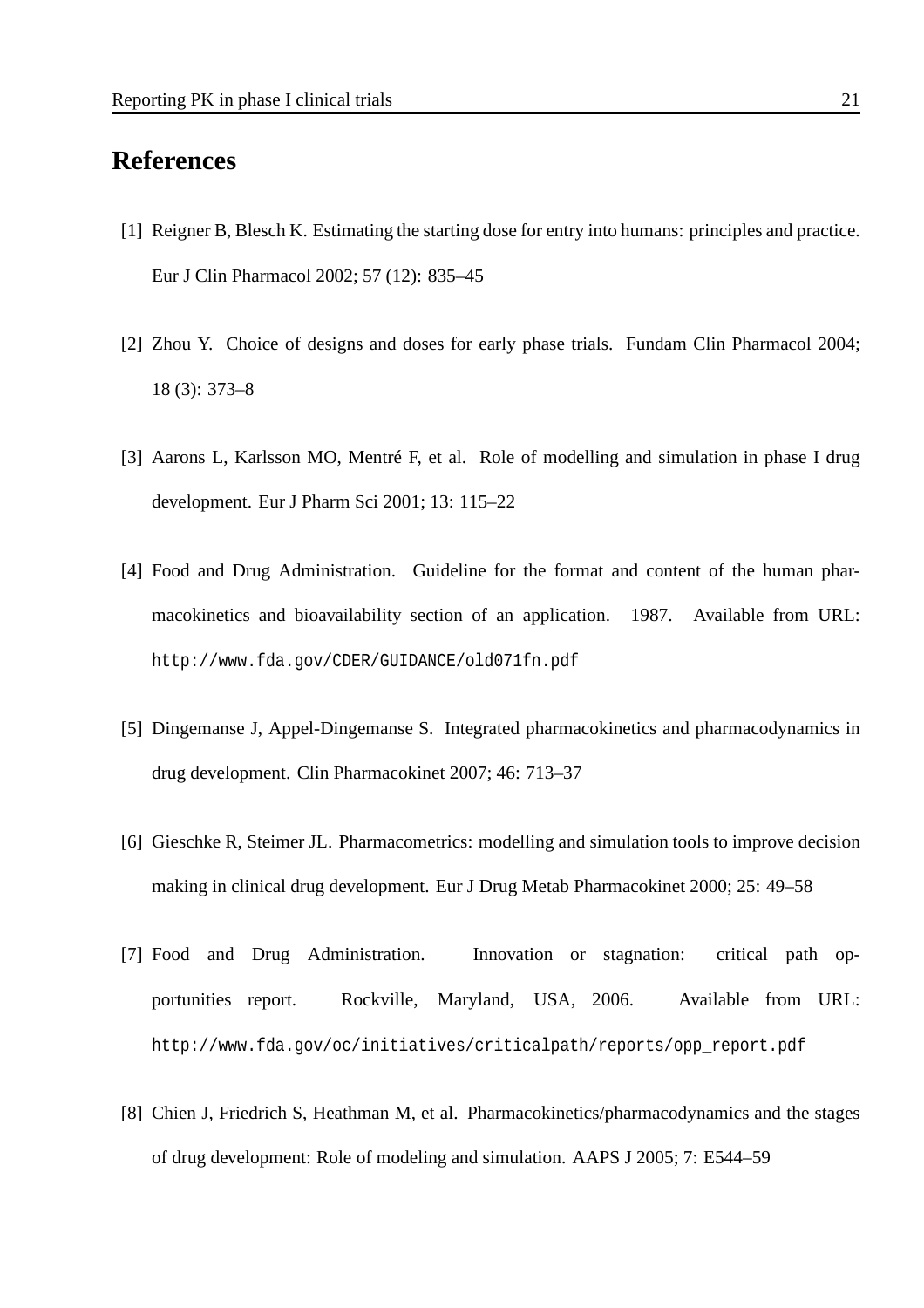- [9] Pillai G, Mentré F, Steimer JL. Non-linear mixed effects modeling from methodology and software development to driving implementation in drug development science. J Pharmacokinet Pharmacodyn 2005; 32: 161–83
- [10] Retout S, Mentré F. Optimization of individual and population designs using Splus. J Pharmacokinet Pharmacodyn 2003; 30: 417–43
- [11] Boutron I, Tubach F, Giraudeau B, et al. Methodological differences in clinical trials evaluating nonpharmacological and pharmacological treatments of hip and knee osteoarthritis. JAMA 2003; 290: 1062–70
- [12] R Development Core Team. R: A language and environment for statistical computing. Vienna, Austria, 2004. Available from URL: http://www.R-project.org
- [13] Food and Drug Administration. Guidance for Industry: Population Pharmacokinetics. Rockville, Maryland, USA, 1999. Available from URL: http://www.fda.gov/cder/guidance/index.htm
- [14] Bhattaram VA, Booth BP, Ramchandani RP, et al. Impact of pharmacometrics on drug approval and labeling decisions: A survey of 42 new drug applications. AAPS J 2005; 7: E503–9
- [15] Bruno R, Vivier N, Veyrat-Follet C, et al. Population pharmacokinetics and pharmacokineticpharmacodynamic relationships for docetaxel. Invest New Drugs 2001; 19: 163–9
- [16] Margolin K, Synold T, Longmate J, et al. Methodologic guidelines for the design of high-dose chemotherapy regimens. Biol Blood Marrow Transplant 2001; 7: 414–32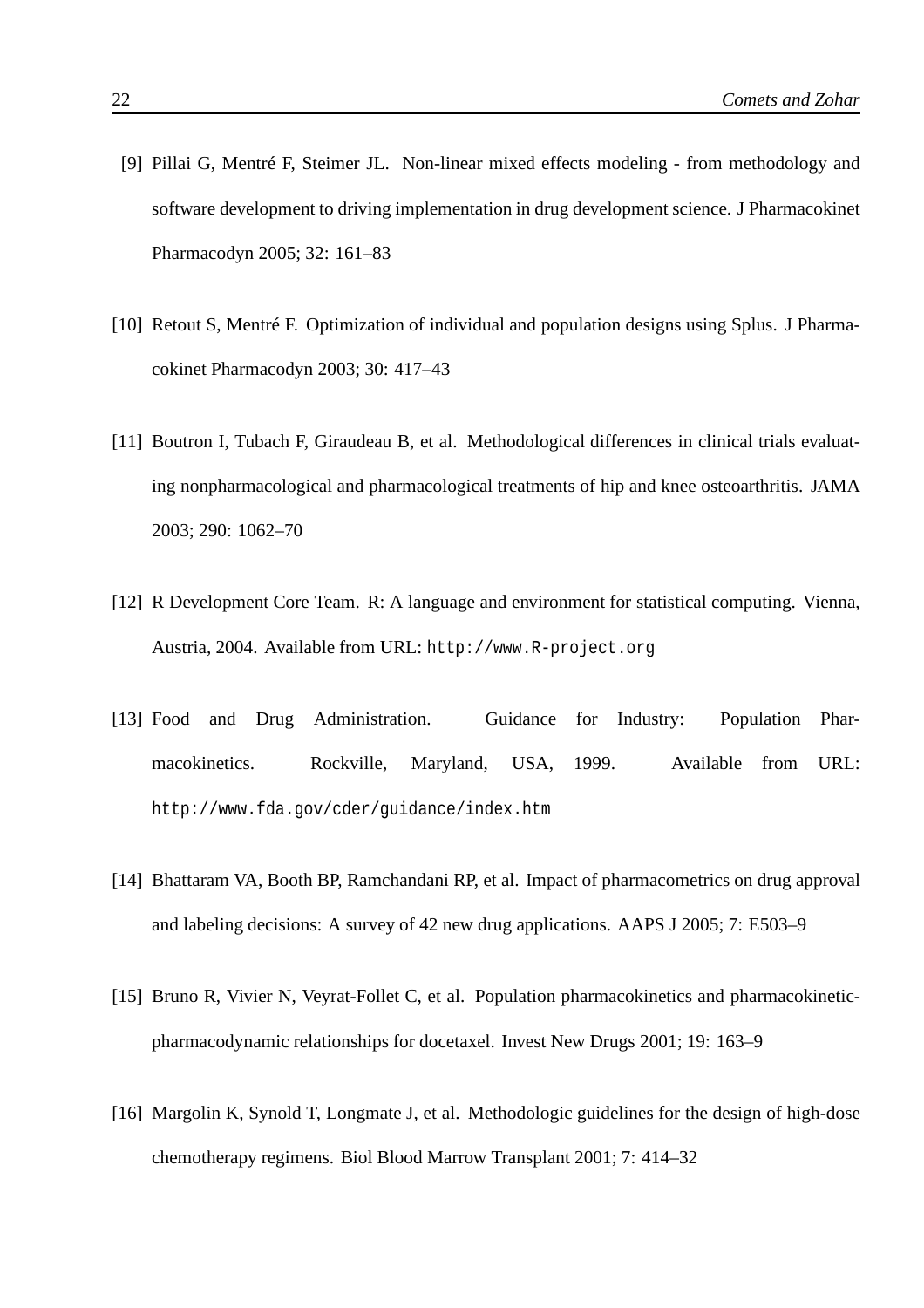[17] Strevel EL, Chau NG, Pond GR, et al. Improving the quality of abstract reporting for phase I cancer trials. Clin Cancer Res 2008; 14: 1782–7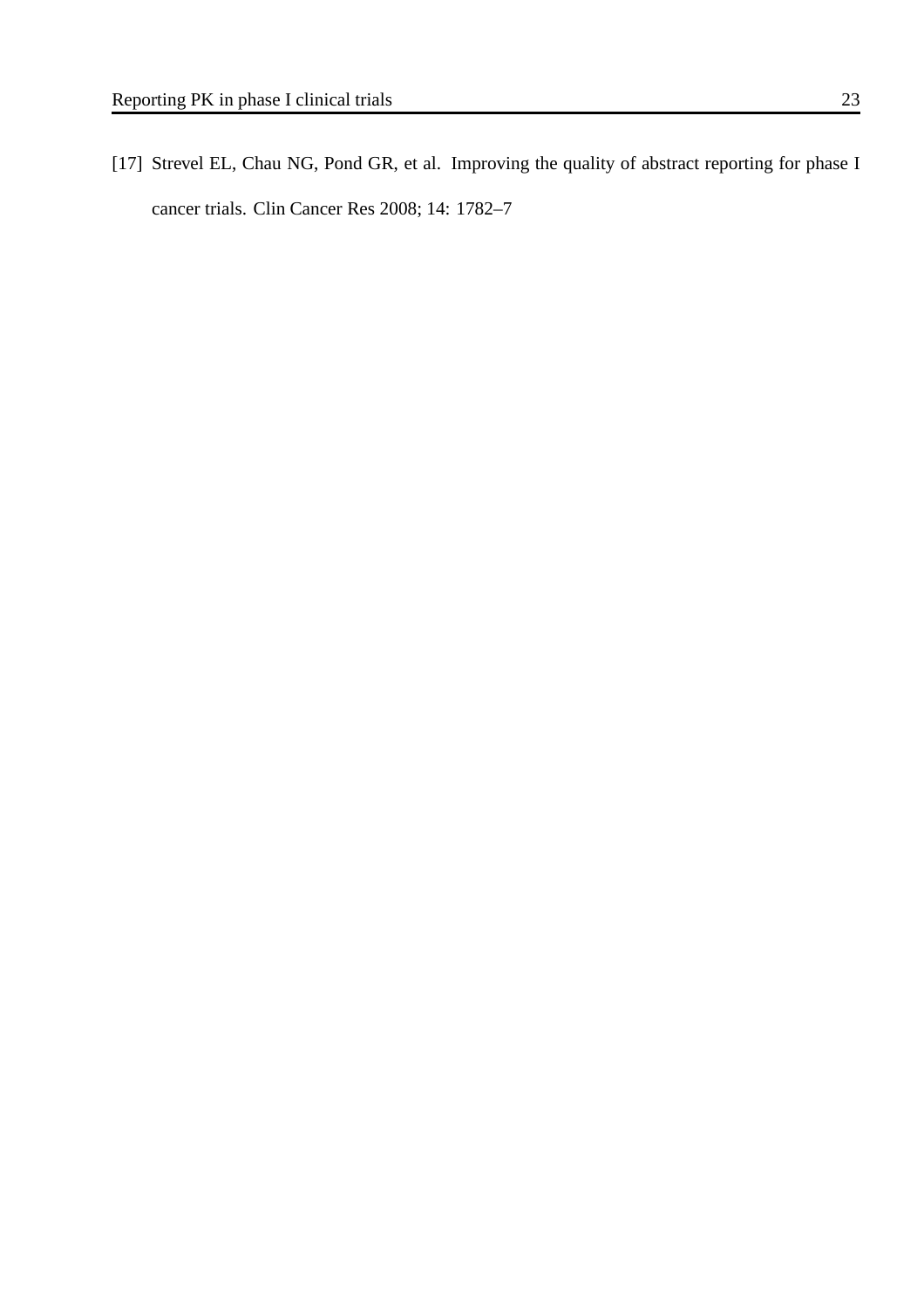### **Tables**

| 2005                            |                                                                                            |
|---------------------------------|--------------------------------------------------------------------------------------------|
|                                 | 171 (55%)                                                                                  |
| 2006                            | 141 (45%)                                                                                  |
| North America                   | 186 (60%)                                                                                  |
| Europe                          | 90 (29%)                                                                                   |
| Asia                            | 27 (9%)                                                                                    |
| other                           | 9(2%)                                                                                      |
| yes                             | 46 (15%)                                                                                   |
| no                              | 266 (85%)                                                                                  |
| yes                             | 81 (26%)                                                                                   |
| no                              | 231 (74%)                                                                                  |
| co-author                       | 172 (55%)                                                                                  |
|                                 | 126 (40%)                                                                                  |
| none                            | 100(32%)                                                                                   |
| cancer                          | 290 (93%)                                                                                  |
| infectious disease              | 7(2%)                                                                                      |
| other                           | 15(5%)                                                                                     |
| adults                          | 289 (93%)                                                                                  |
| children and adults             | $4(1\%)$                                                                                   |
| children/young                  | 19(6%)                                                                                     |
| patients                        | 299 (96%)                                                                                  |
| healthy volunteers              | 13 (4%)                                                                                    |
| first-in-man                    | 79 (25%)                                                                                   |
| special population or pathology | 35 (11%)                                                                                   |
| formulation                     | 18 (6%)                                                                                    |
| feasibility                     | 7(2%)                                                                                      |
|                                 | 105 (34%)                                                                                  |
|                                 | 33 (11%)                                                                                   |
| PK/PD                           | 18 (6%)                                                                                    |
| other                           | 17(5%)                                                                                     |
| median [range]                  | $26[6-151]$                                                                                |
|                                 | Pharmacologist/Pharmacokineticist<br>support<br>combination therapy<br>schedule evaluation |

**Table I :** Characteristics of the 312 papers read in the present study. For the items 'Country', 'Statistician' and 'Industrial' the answer 'no' means 'no' or 'not reported'.

(\*) multiple answers possible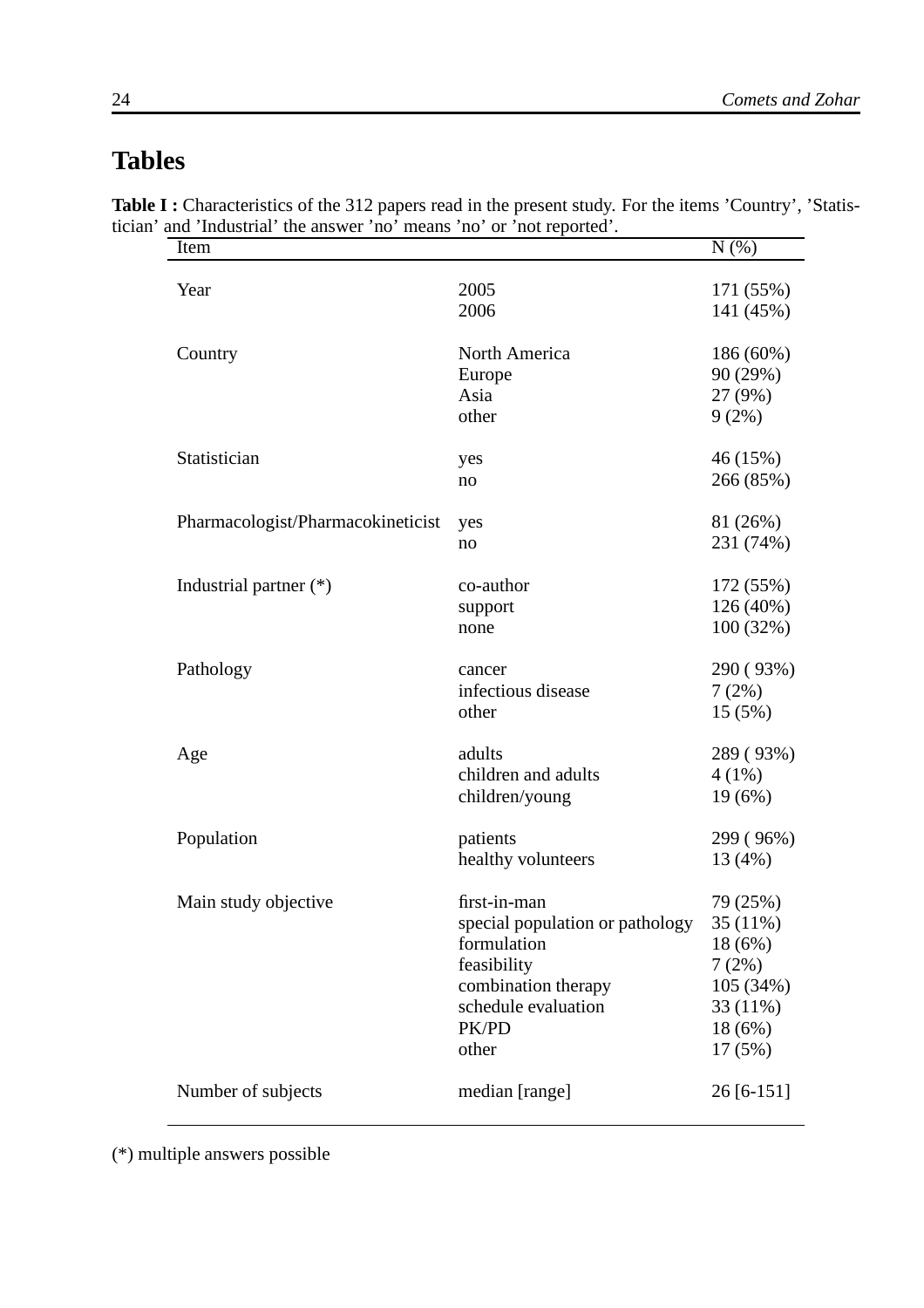| Item                     |                                                                                                                                        | $\overline{N(%)}$                                                                             |
|--------------------------|----------------------------------------------------------------------------------------------------------------------------------------|-----------------------------------------------------------------------------------------------|
| Description of PK        | yes<br>partial<br>no                                                                                                                   | 248 (88%)<br>5(2%)<br>30 (10%)                                                                |
| Multiple occasions       | yes<br>no<br>Missing                                                                                                                   | 183 (65%)<br>86 (30%)<br>14 (5%)                                                              |
| Analysis method $(*)$    | Descriptive<br>Non compartmental method (NCA)<br>Non linear regression (RNL)<br>Population approach (POP)<br>Not reported              | 21 (7%)<br>171 (60%)<br>47 (17%)<br>9(3%)<br>50 (18%)                                         |
| Model built              | yes<br>no                                                                                                                              | 48 (17%)<br>235 (83%)                                                                         |
| Relationship PK/toxicity | yes<br>no<br>not applicable                                                                                                            | 34 (12%)<br>246 (87%)<br>3(1%)                                                                |
| Relationship PK/efficacy | yes<br>no<br>not applicable                                                                                                            | 35 (12%)<br>241 (85%)<br>7(2%)                                                                |
| PK variables $(*)$       | Observed concentrations<br>Cmax, Css, Ctrough,<br><b>AUC</b><br><b>NCA</b> parameters<br>CL<br>PK parameters<br>Other<br>none reported | 34 (12%)<br>196 (69%)<br>224 (79%)<br>173 (61%)<br>158 (56%)<br>12(4%)<br>42 (15%)<br>13 (5%) |

**Table II :** Characteristics of the pharmacokinetic study reported in the 283 papers concerning oncology trials and including PK.

(\*) multiple answers possible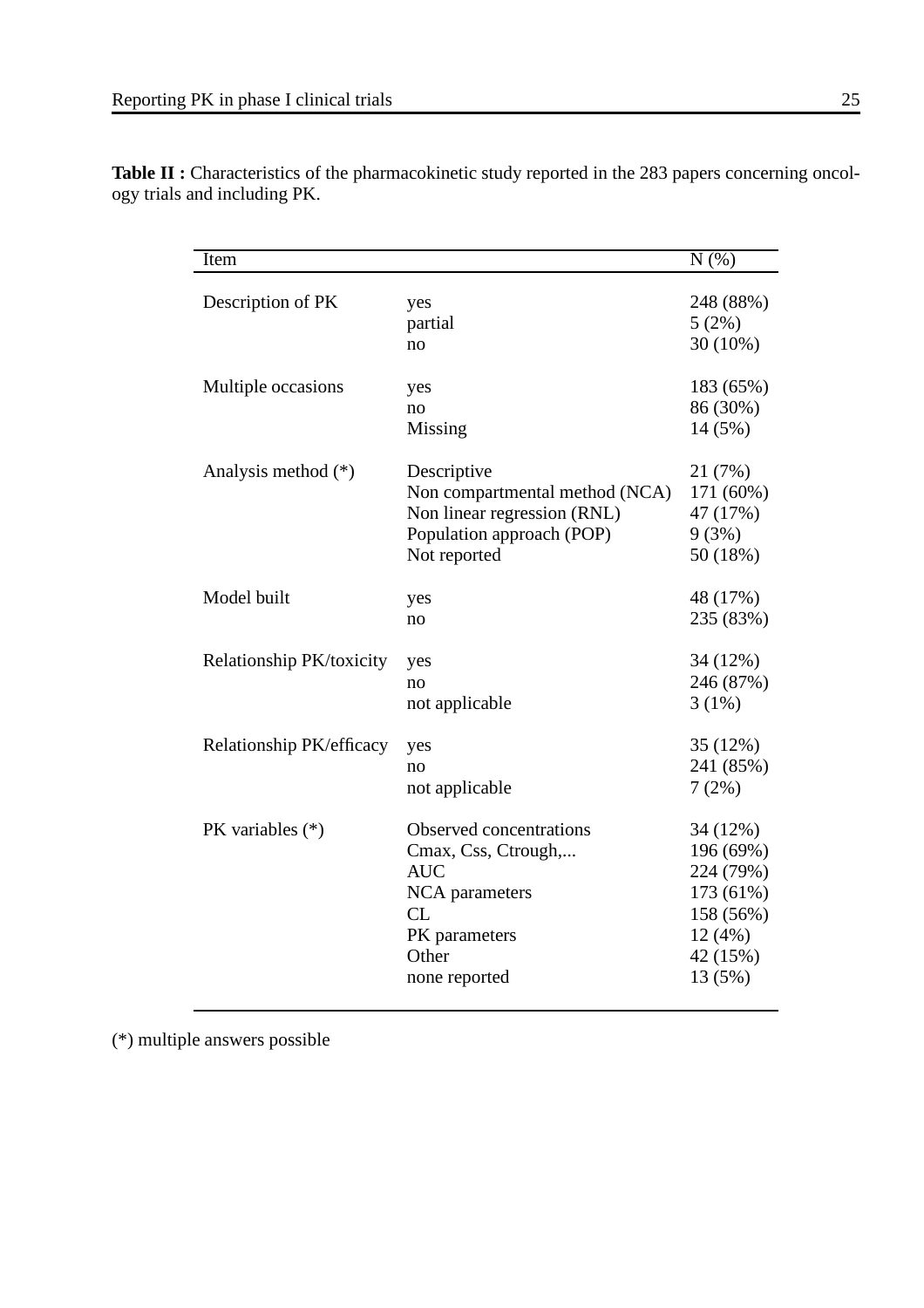**Table III :** Multiple or single drug, for the pharmacokinetic study reported in the 283 papers concerning oncology trials and including PK.

| Item                             |                      | $N(\%)$                          |
|----------------------------------|----------------------|----------------------------------|
| Single drug                      | yes<br>no            | 163 (52%)<br>120 (38%)           |
| Interaction study                | yes                  | 21 (18%)                         |
| $(n=120)$                        | no                   | 99 (82%)                         |
| Double escalation                | yes                  | 39 (32%)                         |
| $(n=120)$                        | no                   | 81 (68%)                         |
| PK studied for associated drugs  | yes                  | 51 (42%)                         |
| $(n=120)$                        | no                   | 69 (58%)                         |
| Interaction studied<br>$(n=120)$ | yes<br>partial<br>no | 22 (18%)<br>26 (22%)<br>72 (60%) |